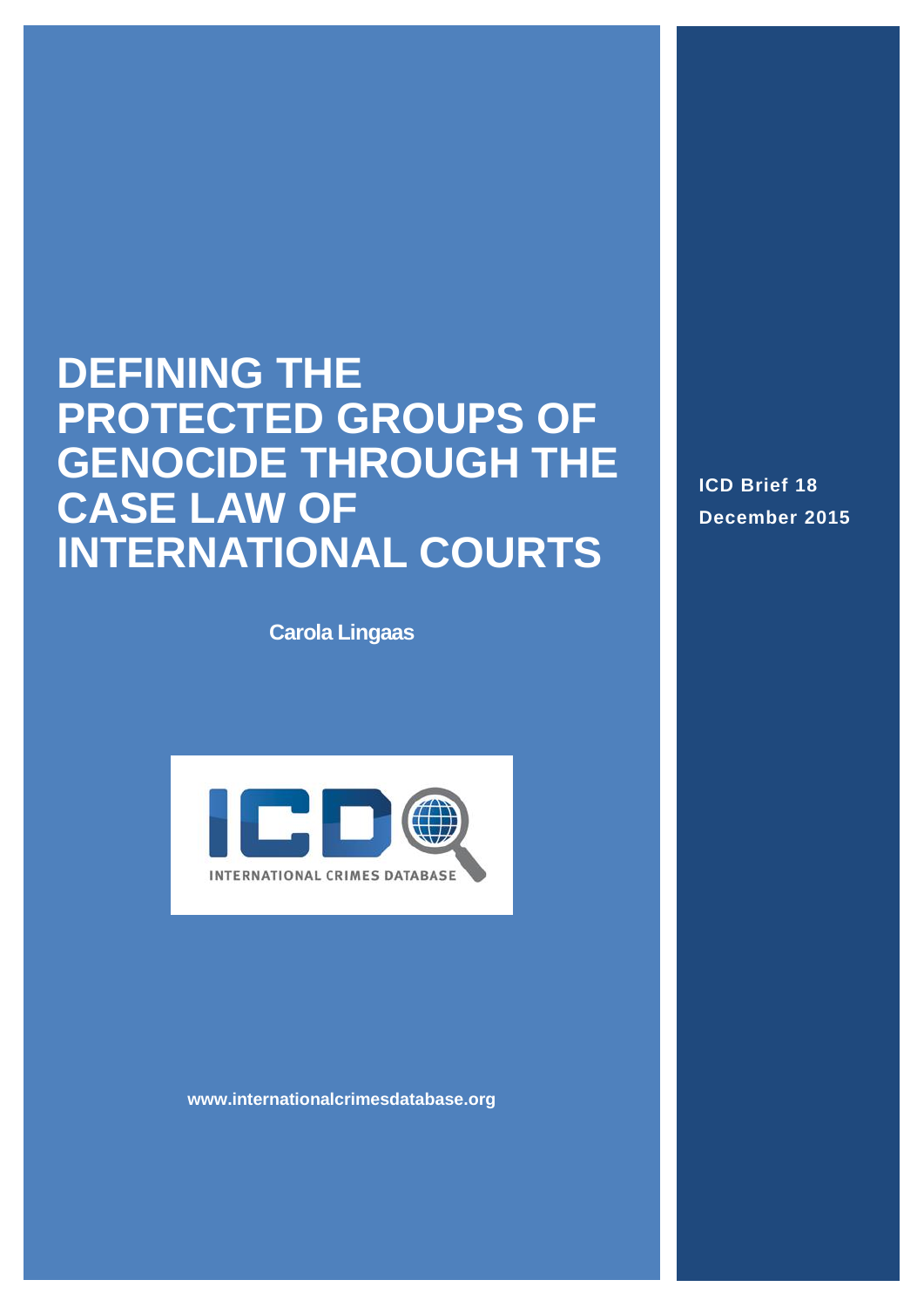#### **ABSTRACT**

In defining the four protected groups of genocide, the international criminal tribunals have gradually shifted from an objective to a subjective approach, or a combination of these approaches with an emphasis on the subjective approach. The group membership is accordingly not determined by means of dubious objective parameters such as skin color, but by the perception of the group's differentness. Predominately, the courts determine the perpetrator's perception of the group that he wishes to single out and destroy. The Genocide Convention, however, exclusively protects four groups and a broadening of this protection to include any group created by the imagination of the perpetrator has consistently been rejected. The perpetrator's perception has therefore to be limited to what he understands to be a racial, national, ethnical or religious group. This analysis is primarily based on the case law of the international criminal courts, in particular the *ad hoc* tribunals for Rwanda and the Former Yugoslavia. It considers furthermore the case law of the International Criminal Court, the International Court of Justice and also includes the findings of the Darfur Commission.

#### **I. INTRODUCTION**

1

The Convention on the Prevention and Punishment of the Crime of Genocide (Genocide Convention) of 1948 protects four exclusive groups: the national, ethnical, racial and religious group.<sup>1</sup> However, the Convention fails to define these groups. Its Art. II reads:

In the present Convention, genocide means any of the following acts committed with intent to destroy, in whole or in part, a national, ethnical, racial or religious group, as such  $(...).^2$ 

This definition of genocide is reproduced verbatim in Art. 6 Rome Statute of the International Criminal Court (ICC), <sup>3</sup> Art. 2 Statute of the International Criminal Tribunal for the Former Yugoslavia  $(ICTY)<sup>4</sup>$  and Art. 4 Statute of the International Criminal Tribunal for Rwanda  $(ICTR)<sup>5</sup>$ . They all encounter the same definitional difficulties in identifying the members of the protected victim groups of genocide. 6

<sup>1</sup> ICTY, *The Prosecutor v. Krstić*, Case No. IT-98-33-T, Judgment (2 August 2001), para. 554.

<sup>&</sup>lt;sup>2</sup> Convention on the Prevention and Punishment of the Crime of Genocide, UN GA Res. 260 (III) A (1948).

Rome Statute of the International Criminal Court, UN Doc. A/CONF.183/9 (17 July 1998).

<sup>4</sup> International Criminal Tribunal for the Former Yugoslavia, UN Doc. S/RES/827 (1993).

<sup>5</sup> International Criminal Tribunal for Rwanda, UN Doc. S/RES/955 (1994).

The author published an article with the title: "The Elephant in the Room: The Uneasy Task of Defining 'Racial' in International Criminal Law", 3 *International Criminal Law Review* 2015) on which this brief partially builds.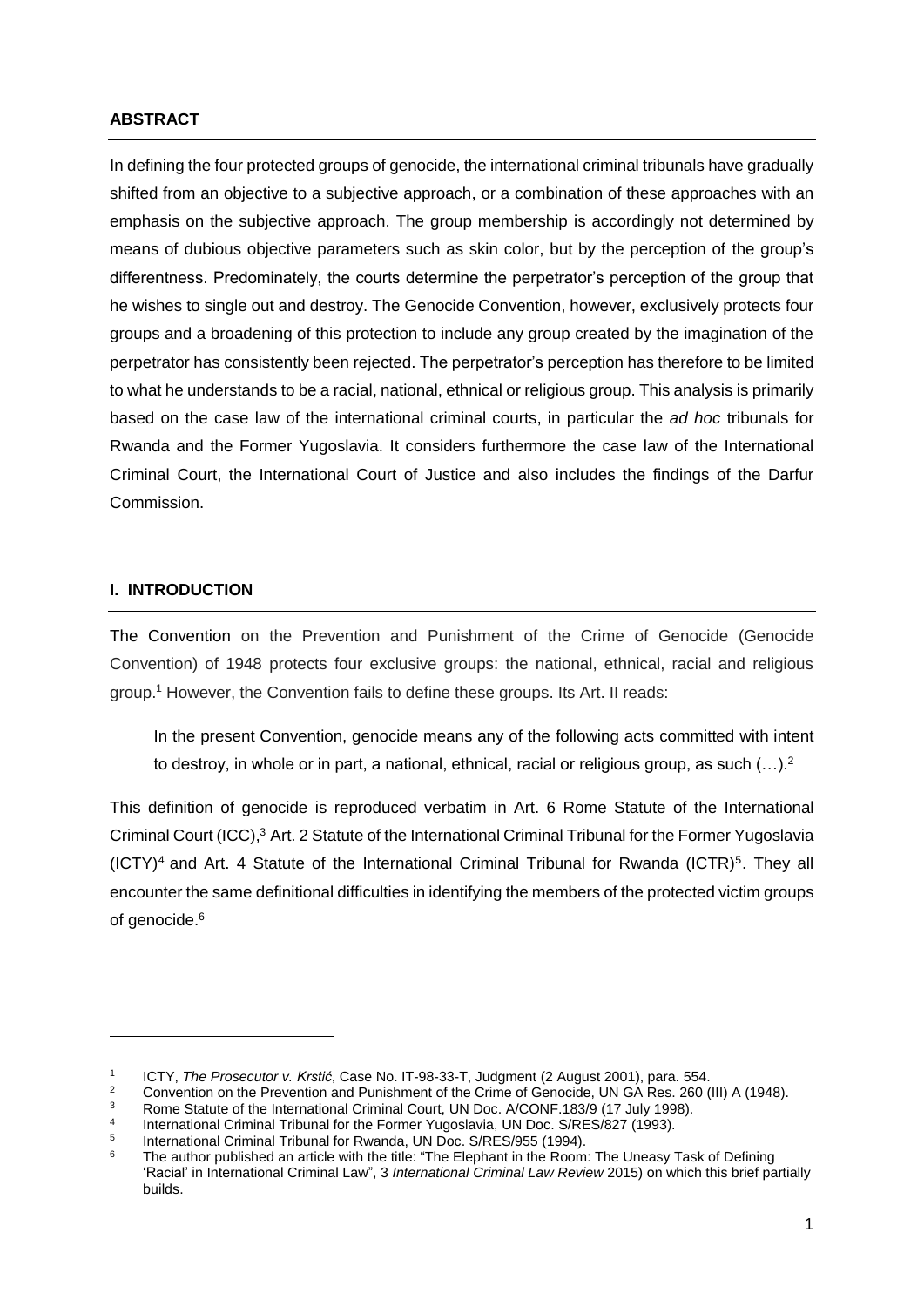While the crime of genocide is characterized by an intent to destroy a group, the question of who is protected within the ambit of these groups is one of the most complicated ones.<sup>7</sup> Indeed, it has been claimed that the "major problem with the convention is its narrow definition of what constitutes a victim group"<sup>8</sup> and a United Nations (UN) Study on Genocide accordingly noted that "[t]he lack of clarity about which groups are, and are not, protected has made the Convention less effective and popularly understood than should be the case".<sup>9</sup> In recent years, however, the jurisprudence by international and domestic criminal tribunals has significantly transformed the understanding of the protected groups. From initially defining the groups in an objective manner, courts increasingly determine the group membership subjectively, by relying on the perception of the group's differentness. This groundbreaking shift, which will be analyzed in the following sections, radically changed the approach to the group definition of genocide. In particular, it will be demonstrated how a reliance on perception challenges the exclusivity of the four protected groups. Simultaneously, a perpetrator-based subjective approach to defining the victim group is in coherence with any pregenocidal process. This Brief ends by suggesting a release of the group notion from the *actus reus* and instead to fully incorporate it into the *mens rea*.

#### **A. Group Membership**

1

The crime of genocide distinguishes itself from other international crimes by protecting a group.<sup>10</sup> It is not the victim in his<sup>11</sup> individual capacity, but as a member of a certain group that determines the crime of genocide. For the perpetrator, the individual victim is "a means to an end: a step further along the path of destroying the group".<sup>12</sup> The perpetrator believes that his victims have an enhanced value to the physical or biological survival of the group and therefore wants to destroy them.<sup>13</sup> The victim of the crime of genocide is therefore the group itself and not the individual alone; the individual is just an element of the group.<sup>14</sup>

<sup>7</sup> Scott Straus, "Contested Meanings and Conflicting Imperatives: A Conceptual Analysis of Genocide", *Journal of Genocide Research*, Vol. 3 (2001), p. 365.

<sup>8</sup> Frank Chalk and Kurt Jonassohn, *The History and Sociology of Genocide* (New Haven/ London: Yale University Press, 1990), p. 11.

<sup>9</sup> Benjamin Whitaker, Revised and Updated Report on the Question of the Prevention and Punishment of the Crime of Genocide, UN Doc. E/CN.4/Sub.2/1985/6, para. 30.

<sup>10</sup> It is to be noted that the crime against humanity of apartheid (Art. 7(2)(h) Rome Statute) and the crime against humanity of persecution (Art. 7(1)(h) Rome Statute) also protect victims as members of a group.

<sup>&</sup>lt;sup>11</sup> For reasons of readability and simplicity, the masculine form will be used when referring to unspecific individuals. This shall, however, have no implications as to the gender of a victim or perpetrator.

<sup>12</sup> International Law Commission (ILC), Draft Code of Crimes (1996), UN Doc. A/51/10, Art. 17, Commentary 6.<br>13 Dovid Narsonian, Canacide and Political Crowne (Oxford: Oxford University Press, 2010), p. 45

<sup>13</sup> David Nersessian, *Genocide and Political Groups* (Oxford: Oxford University Press, 2010), p. 45.

<sup>14</sup> ICTR, *The Prosecutor v. Musema*, Case No. ICTR- 96-13-A, Trial Judgment (27 January 2000), para. 165. Furthermore: "the victim is singled out not by reason of his individual identity, but rather on account of his being a member of a national, ethnical, racial or religious group" (*ibid.*). Already in 1946, the General Assembly proclaimed genocide a deprivation of a group's right to exist (GA Res. 96 (I), UN Doc. A/64/Add. 1 (1946), p. 188).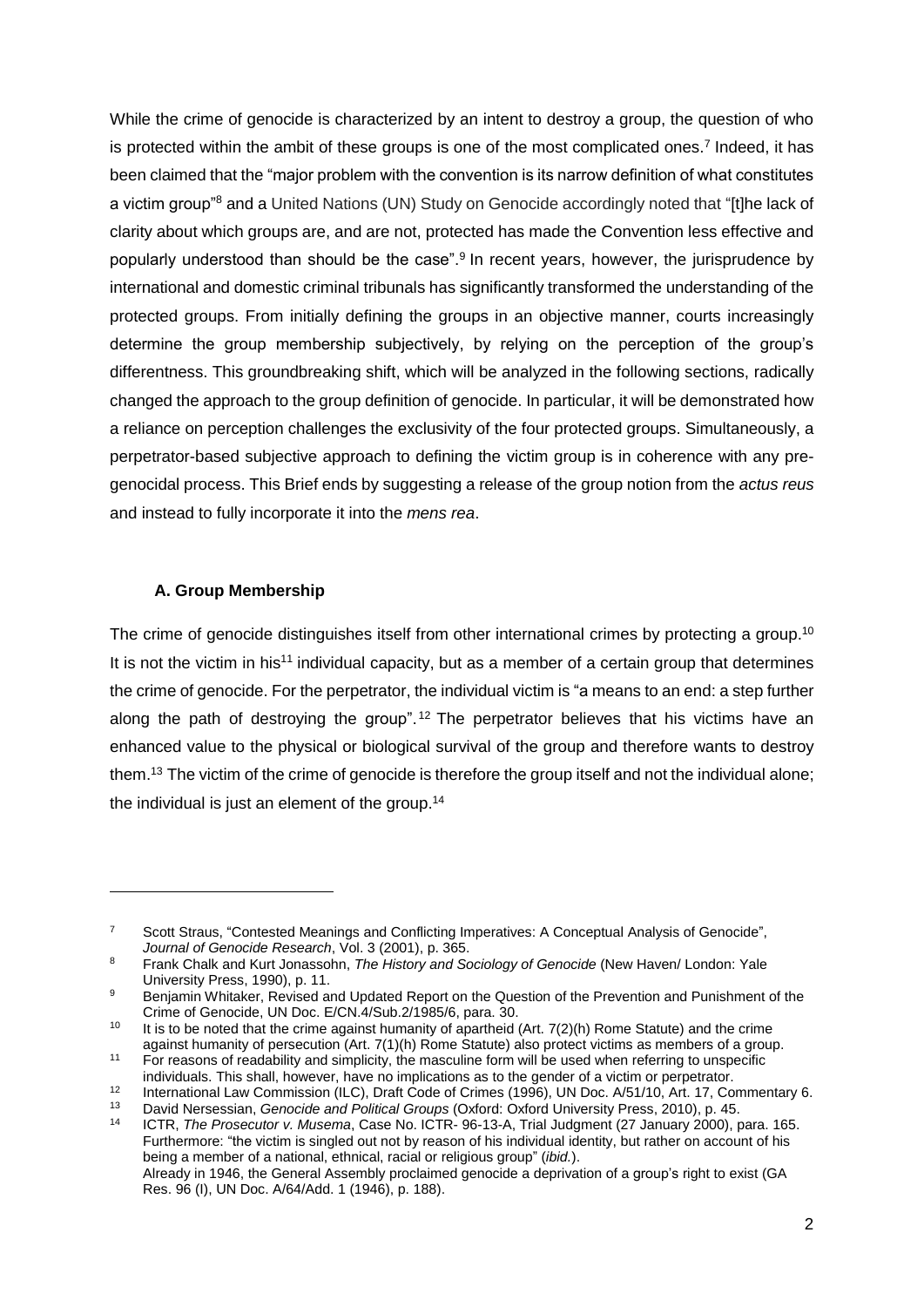The ICTY explained the importance of group identity:

Article 4 (…) defines genocide as one of several acts 'committed with intent to destroy in whole or in part a national, ethnical, racial or religious group *as such*'. The term "as such" has great significance, for it shows that the offence requires intent to destroy a collection of people who have a particular group identity.<sup>15</sup>

The International Law Commission (ILC) in its Draft Code of Crimes against the Peace and Security of Mankind of 1996 rightfully emphasizes that it was the membership of an individual in a particular group rather than the identity of the individual that was the decisive criterion in determining the immediate victims of the crime of genocide.<sup>16</sup> The individual's destruction becomes a stepping stone on the path to eliminating the group he belongs to.

## **B. Group Selection: a Historical Review**

The Polish-Jewish lawyer Raphael Lemkin coined the term genocide in 1944 in response to still ongoing crimes committed against Jews and other minorities by the Nazi regime during the Second World War.<sup>17</sup> He aimed at protecting individuals from actions against them "not in their individual capacity, but as members of the national group".<sup>18</sup> Lemkin advocated for the creation of an international multilateral treaty protecting "minority groups from oppression because of their nationhood, religion, or race".<sup>19</sup>

In 1946, Lemkin's call for an international treaty criminalizing genocide was heard. The General Assembly Resolution 96 (I) affirmed genocide as an international crime, whether "committed on religious, racial, political or any other grounds".<sup>20</sup> This Resolution provided the basis for the first draft of the Genocide Convention by the UN Secretariat. By including "racial, national, linguistic, religious or political groups of human beings", it was designed to offer the widest possible protection for groups.<sup>21</sup> Subsequently, the Ad Hoc Committee on Genocide prepared a second draft that limited the protection to national, racial, religious and political groups.<sup>22</sup> Political groups were inserted following a tight vote of four to three.<sup>23</sup> This group was criticized for not being permanent

-

<sup>15</sup> ICTY, *The Prosecutor v. Stakić*, Case No. IT-97-24-A, Appeals Judgment (22 March 2006), para. 20 (emphasis in original).

<sup>16</sup> ILC, Draft Code of Crimes Against the Peace and Security of Mankind (1996), UN Doc. A/51/10, Art. 17, Commentary No. 6, p. 45.

<sup>17</sup> John Quigley, *The Genocide Convention: An International Law Analysis* (Aldershot: Ashgate, 2006), pp. 4-5.

<sup>18</sup> Raphael Lemkin, *Axis Rule in Occupied Europe: Laws of Occupation, Analysis of Government, Proposals for Redress* (Washington: Carnegie Endowment for International Peace, Division of International Law, 1944), p. 79.

<sup>19</sup> *Ibid.*, p. 93.

<sup>&</sup>lt;sup>20</sup> UN Doc. A/RES. 96 (I) of 1947.

<sup>&</sup>lt;sup>21</sup> First Draft of the Genocide Convention, Prepared by the UN Secretariat, UN Doc. E/447 (1947), Art. I(I).

 $\frac{22}{23}$  Report of the Ad Hoc Committee on Genocide, UN Doc. E/794 (1948).

<sup>23</sup> UN Doc. E/AC.25/SR.13 (1948), p. 4.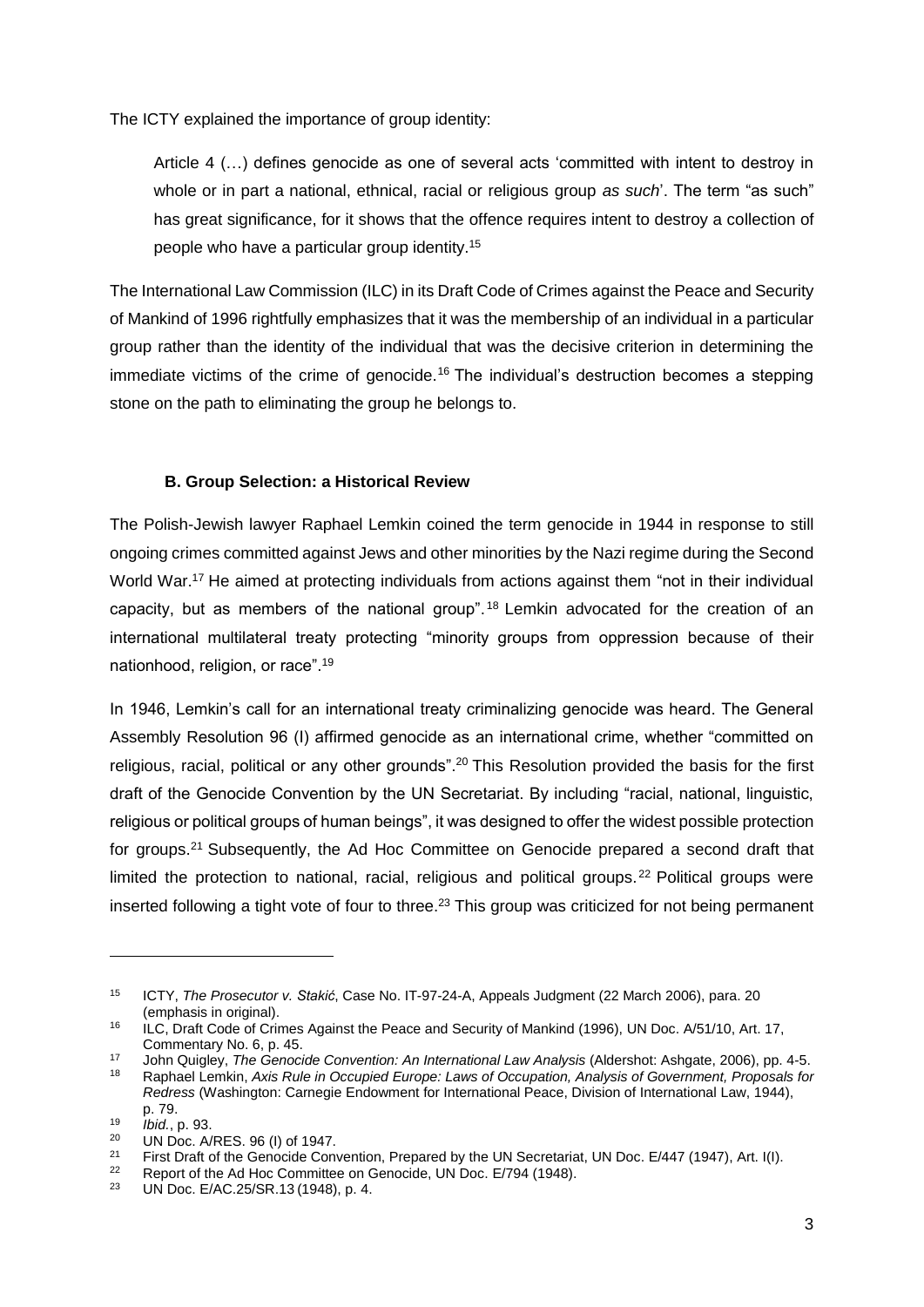and for being "based on a body of theoretical concepts whereas sentiment or tradition bound the members of a national, racial or religious group".<sup>24</sup> The Sixth Committee thereafter chose to exclude political groups from the protection of the Genocide Convention.<sup>25</sup>

The racial and the national group were subject only to a limited debate during the drafting of the Convention. These two categories were included at an early stage and thereafter endorsed in Art. II without a vote, their meaning apparently being self-evident to the drafters.<sup>26</sup> It was purposely decided to only enumerate the protected groups, leaving a more detailed definition to the implementing legislation as foreseen in Art. V of the Convention.<sup>27</sup> The Genocide Convention was approved by unanimous vote in the General Assembly on 9 December 1948 and came into force in January 1951 with its twentieth ratification.<sup>28</sup> As per December 2015, 147 States have ratified the Convention. 29

Ever since the creation of the Genocide Convention, the definition of the four protected groups has remained unclear for three reasons. First, the Genocide Convention was long believed to be a dead letter. It was not applied until fifty years after its creation, when in 1998 for the first time an international tribunal convicted a person for the crime of genocide.<sup>30</sup> Second, the understanding of race, ethnicity, nationality and religion has changed parallel with technological, scientific and sociological developments. Thirdly, as has been shown above, the interpretation of the protected groups was on purpose left to the implementing governments of the Genocide Convention.

The following section will analyze the first ever genocide trial and how it defined the racial, ethnical, national and religious group.

<sup>&</sup>lt;sup>24</sup> UN Doc. E/AC.25/SR.13, p. 2.<br><sup>25</sup> UN Doc. A/C 6/SP 128, pp. 65

<sup>&</sup>lt;sup>25</sup> UN Doc.  $A/C.6/SR.128$ , pp. 659-661.<br><sup>26</sup> Eanny Mortin, "The Notion of Protector

<sup>26</sup> Fanny Martin, "The Notion of 'Protected Group' in the Genocide Convention and Its Application", in Paola Gaeta (ed.), *The UN Genocide Convention – A Commentary* (Oxford: Oxford University Press (2009), pp. 114-115.

<sup>27</sup> Lawrence LeBlanc, "The United Nations Genocide Convention and Political Groups", 13 *Yale Journal of International Law* (1988), pp. 271-272.

<sup>28</sup> William Schabas, *Genocide in International Law: The Crime of Crimes* (Cambridge: Cambridge University Press, 2. ed. 2009), p. 3.

<sup>29</sup> [https://treaties.un.org/Pages/ViewDetails.aspx?src=TREATY&mtdsg\\_no=IV-1&chapter=4&lang=e](https://treaties.un.org/Pages/ViewDetails.aspx?src=TREATY&mtdsg_no=IV-1&chapter=4&lang=e) (last accessed 14 December 2015).

<sup>30</sup> ICTR, *The Prosecutor v. Akayesu*, Case No. ICTR-96-4-T, Judgment (2 September 1998).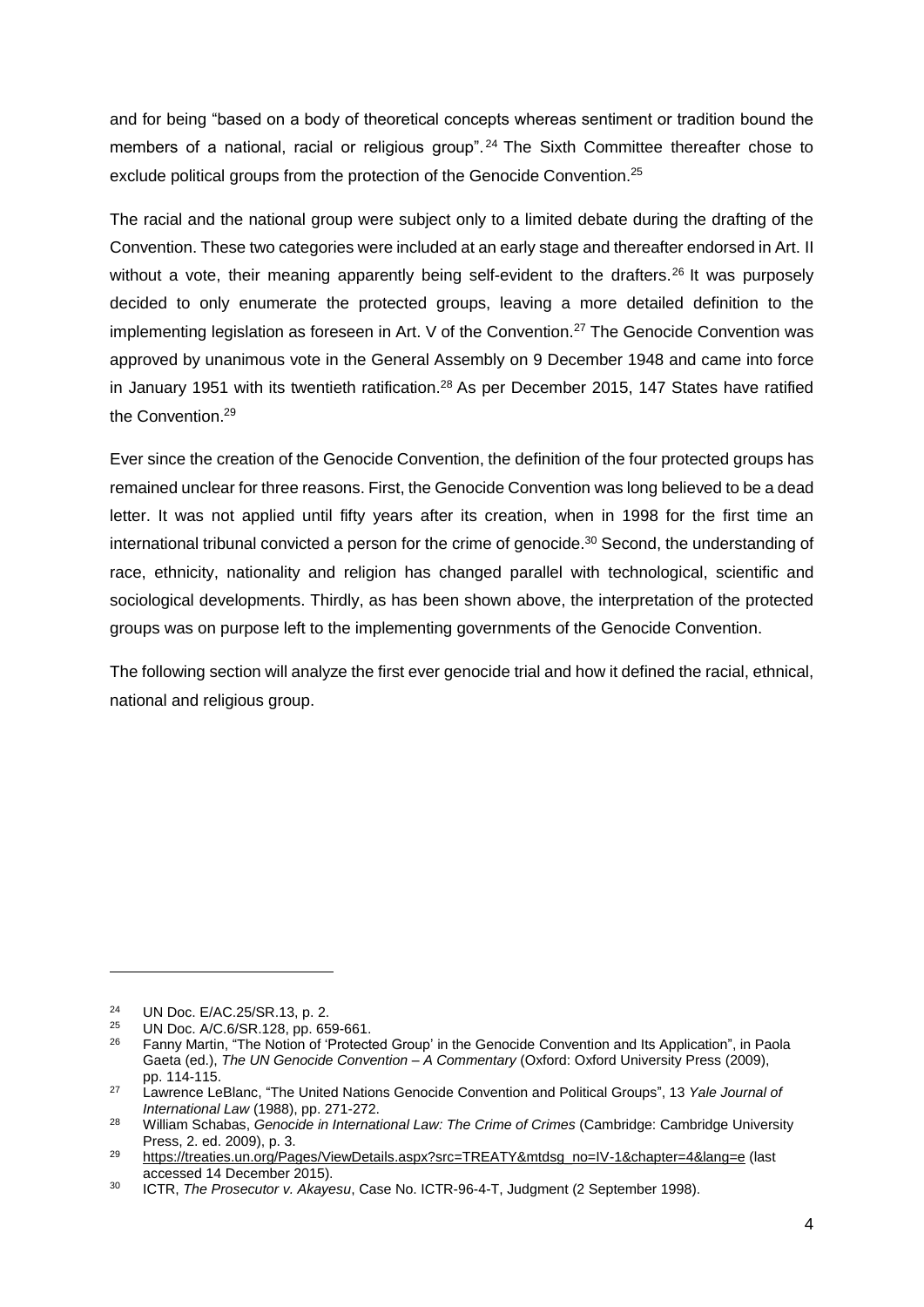#### **II.** *AKAYESU***: DEFINING THE FOUR PROTECTED GROUPS**

In 1998, with the judgment against *Akayesu* by the ICTR, for the first time ever an international criminal tribunal convicted an individual for the crime of genocide.<sup>31</sup> *Akayesu* set a number of important legal precedents and is still now considered a yardstick for the definition of genocide, as frequent references to it prove.<sup>32</sup> Being the first genocide trial in history, the ICTR was forced to analyze the requirements of the genocide provision and went into great detail in defining the four protected groups. The Tribunal reasoned that since the special intent to commit genocide lied in the intent to destroy, in whole or in part, a national, ethnical, racial or religious group, it was necessary to objectively determine the meaning of these social categories.<sup>33</sup> The objective determination of the protected groups of genocide, however, proved to be a challenge. For the outcome of the trial, it was of paramount importance to correctly define the Tutsi victim group. Had the Tutsis not been classified as members of one of the four protected victim groups, the atrocities committed in Rwanda in 1994 could not have been legally qualified as genocide. The primarily objective definition of the protected groups by the Tribunal was later heavily criticized.

## **A. The Definition of a National Group**

The ICTR in *Akayesu* defined a national group as follows:

-

Based on the *Nottebohm* decision rendered by the International Court of Justice, the Chamber holds that a national group is defined as a collection of people who are perceived to share a legal bond based on common citizenship, coupled with reciprocity of rights and duties.<sup>34</sup>

Interestingly, the Trial Chamber based its definition on the *Nottebohm* decision by the International Court of Justice (ICJ), as well as on the perception of a shared legal bond. It thereby combined objective (*Nottebohm* approach) with subjective (perception) criteria. In *Nottebohm*, nationality was determined on effective factual ties between the person and the State concerned.<sup>35</sup> The ICJ thus

<sup>31</sup> ICTR, *The Prosecutor v. Akayesu*, Case No. ICTR-96-4-T, Judgment (2 September 1998).

<sup>32</sup> Virtually every single judgment of the ICTR refers to the *Akayesu* trial judgment. See for example: ICTR, *The Prosecutor v. Kayishema and Ruzindana*, Case No. ICTR-95-1-T, Judgment (21 May 1999), para. 95; ICTR, *The Prosecutor v. Kajelijeli*, Case No. ICTR-98-44A-T, Judgment (1 December 2003), para. 804 or ICTR, *The Prosecutor v. Rutaganda*, Case No. ICTR-96-3-T, Judgment (6 December 1999), para. 47. Also the ICTY referred to *Akayesu* in several cases: ICTY, *The Prosecutor v. Jelisić*, Case No. IT-95-10-A, Judgment (14 December 1999), para. 51; ICTY, *The Prosecutor v. Brđanin*, Case No. IT-99-36-T, Judgment (1 September 2004), para. 728. Further references are found, amongst others, in the Report of the International Commission of Inquiry on Darfur, UN Doc. S/2005/60 (25 January 2005), para. 501.

<sup>33</sup> ICTR, *The Prosecutor v. Akayesu*, Case No. ICTR-96-4-T, Judgment (2 September 1998), para. 510.

<sup>34</sup> ICTR, *The Prosecutor v. Akayesu*, Case No. ICTR-96-4-T. Judgment (2 September 1998), para. 512.

<sup>35</sup> ICJ, *Nottebohm* Case (*Liechtenstein v. Guatemala*), Second Phase, Judgment (6 April 1955), ICJ Reports 1955, p. 22.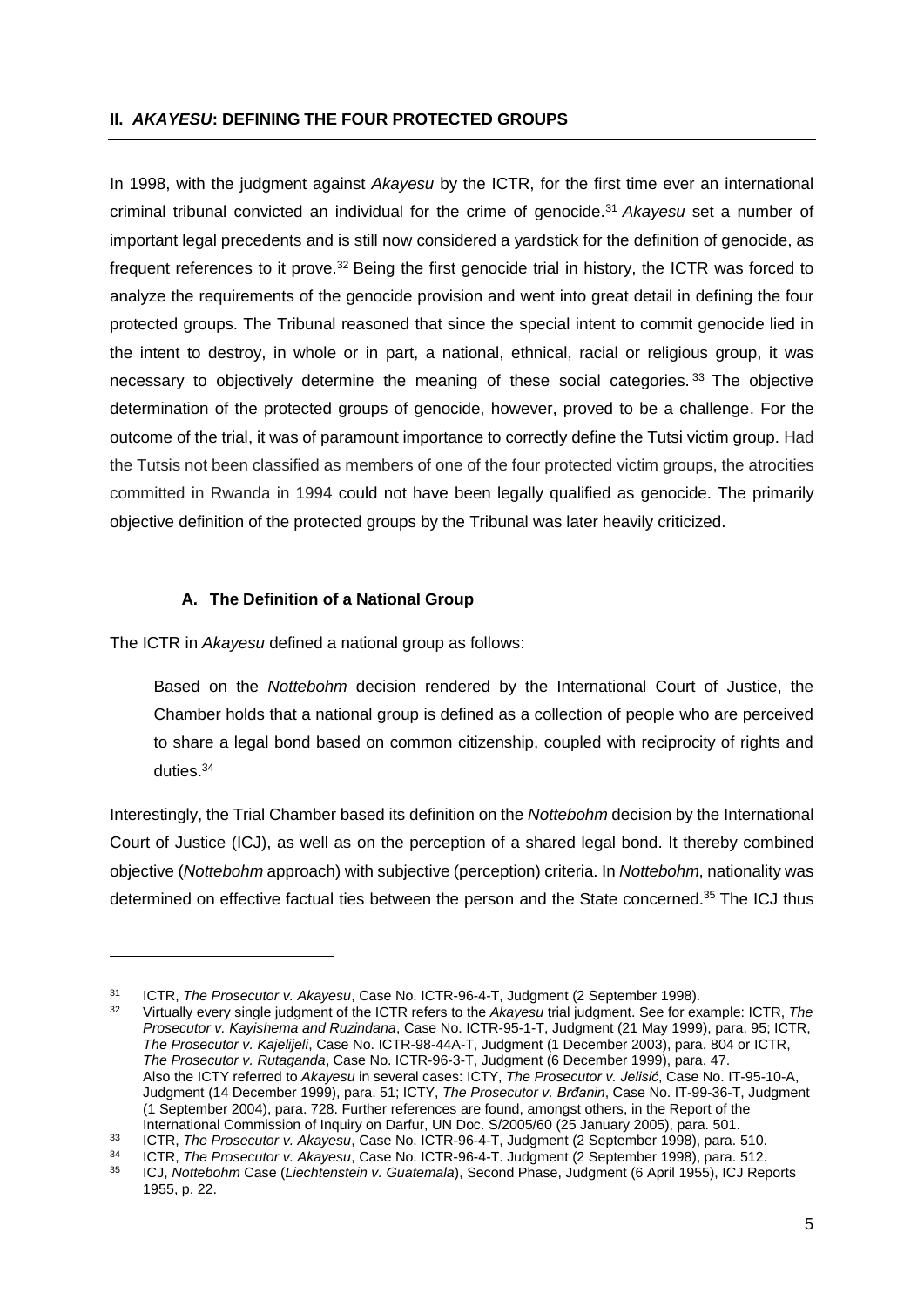took an objective view of nationality that prevailed over the subjective views of the individual. By referring to *Nottebohm*, the ICTR apparently juxtaposed nationality with citizenship. This approach is not uncontested. Indeed, there are discrepancies with regard to the definition of a national group, which range from national minorities to citizenship and even to homeland as a broader concept.<sup>36</sup> Historically, nation simply meant a group of people. It is only in modern times that it has become associated to the nation-state.<sup>37</sup> The Spanish National Court, for example, ruled that a national group was not limited to a collectivity formed by people belonging to the same nation, but instead was a national human group, comprised by a larger community of people.<sup>38</sup> Similarly, scholars have claimed that national groups were not required to have the nationality of the State they live in, but could also be the inhabitants of a nation's territory, which would further challenge the *Akayesu* definition.<sup>39</sup> At its extreme, even "auto-genocide", viz. the destruction of the perpetrator's own group, has been suggested included into the protection of a national group.<sup>40</sup>

Lemkin's notion of nationality embraced a wider concept than citizenship, whereby the destruction of the national pattern of the oppressed group was essential for the commission of the crime of genocide. <sup>41</sup> To Lemkin "the idea of a nation signifies constructive cooperation and original contributions, based upon genuine traditions, genuine culture, and a well-developed national psychology".<sup>42</sup> By merging nationality with tradition and culture, Lemkin approaches the notion of ethnicity. Its definition will be discussed subsequently.

## **B. The Definition of an Ethnical Group**

According to the ICTR in *Akayesu*, "an ethnic group is generally defined as a group whose members share a common language or culture".<sup>43</sup> The Tribunal determined that the Tutsi victims were an ethnical group, despite the fact that they shared a common language and culture with the predominantly Hutu perpetrator group. This conclusion was only possible due to the Tribunal's creation of a 'stable and permanent' threshold, which was made in an attempt to assign the group

-

<sup>36</sup> David Lisson, Defining "National Group" in the Genocide Convention, 60 *Stanford Law Review* (2008), pp. 1459-1496; David Luban, Calling Genocide by Its Rightful Name, 7 *Chicago Journal of International Law* (2006), p. 318; M.N. Shaw, "Genocide in International Law", in Yoram Dinstein, Mala Tabory (eds.), *International Law at a Time of Perplexity: Essays in Honour of Shabtai Rosenne* (Dordrecht/Boston/London: Martinus Nijhoff Publishers, 1989), p. 807

<sup>37</sup> Eric Weitz, *Genocide: Utopias of Race and Nation* (Princeton and Oxford: Princeton University Press 2003), p. 17.

<sup>38</sup> Maria Del Carmen Marquez Carrasco, Joaquin Alcaide Fernandez, "*In Re* Pinochet", 93 *American Journal for International Law* (1999), p. 693

<sup>39</sup> Claus Kress, "The Crime of Genocide Under International Law", 6 *International Criminal Law Review* (2006), p. 476; Luban, *supra* n. 36, p. 318.

<sup>40</sup> Caroline Fournet, The Crime of Destruction and the Law of Genocide: Their Impact on Collective Memory (Aldershot: Ashgate, 2007), p. 49.

<sup>41</sup> Lemkin, *supra* n. 18, pp. 79-80 and 91.

<sup>42</sup> Lemkin, *supra* n. 18, p. 91.

<sup>43</sup> ICTR, *The Prosecutor v. Akayesu*, Case No. ICTR-96-4-T, Judgment (2 September 1998), para. 513.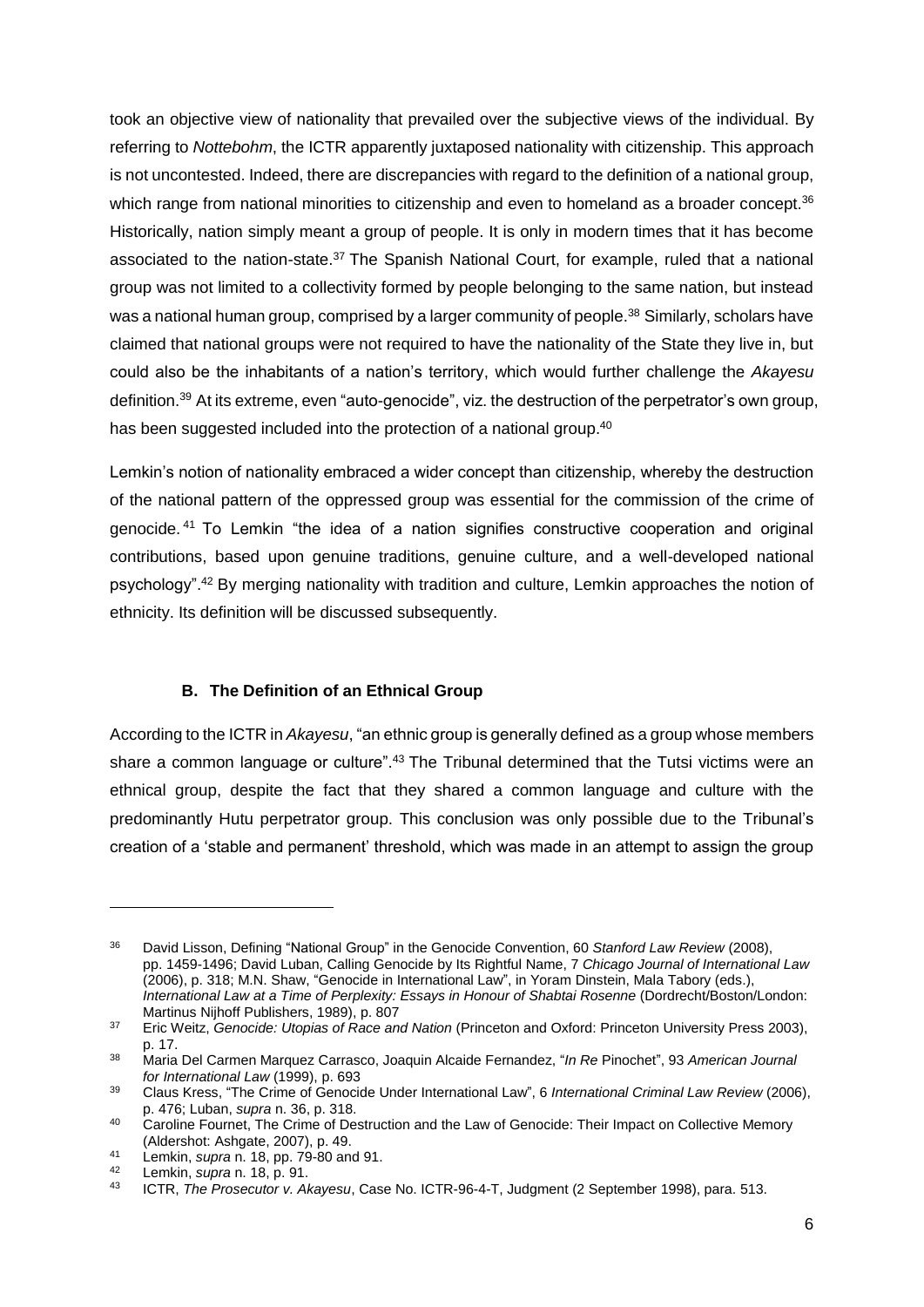some objectivity.<sup>44</sup> It has been heavily criticized for expanding the definition of genocide, thereby breaching the principle of legality. <sup>45</sup> Only a few later judgments followed the *Akayesu* approach, thereby limiting the effect of this newly created generic category.<sup>46</sup>

Ethnic groups are composed of individuals who conceive themselves "as being alike by virtue of their common ancestry, real or fictious, and who are so regarded by others".<sup>47</sup> While ethnicity largely depends on self-identification of its members, dominant groups may also assign ethnic labels pejoratively to other groups with the aim of denying them participation in the system.<sup>48</sup> Ethnicity is a permeable and fluid form of identity, since outsiders are usually able to assimilate into an ethnic group.<sup>49</sup>

The inclusion of ethnic groups into the Genocide Convention was narrowly accepted with eighteen to seventeen votes and eleven abstentions.<sup>50</sup> The concept of an ethnical group has continuously developed, as will be demonstrated in Section III.

## **C. The Definition of a Religious Group**

In *Akayesu*, the ICTR defined a religious group as "one whose members share the same religion, denomination or mode of worship".<sup>51</sup> Others have defined religious groups as a community united by a single, spiritual ideal.<sup>52</sup> Atheistic or agnostic groups challenge the concept of religion, because they precisely do not share a denomination or mode of worship, but instead denounce or deny the existence of any deity. Some legal scholars assert that they were not included since the freedom *not* to practice a religion was not protected by human rights law. <sup>53</sup> However, it has to be questioned whether a reference to recognized human rights in dealing with the protected groups of genocide is useful. Other scholars include atheistic, agnostic or sectarian groups under the protection of the

-

<sup>44</sup> Barbara Lüders, *Die Strafbarkeit von Völkermord nach dem Römischen Statut für den Internationalen Strafgerichtshof* [The Criminal Liability for Genocide in the Rome Statute of the International Criminal Court] (Berlin: Berliner Wissenschafts-Verlag, 2004), p. 53

<sup>45</sup> Gerhard Werle, Florian Jessberger, *International Criminal Law* (Oxford: Oxford University Press, 3. ed. 2014), para. 794; William Schabas, "The Crime of Genocide in the Jurisprudence of the International Criminal Tribunals for the Former Yugoslavia and Rwanda", in Horst Fischer, Claus Kress, Sascha Rolf Lüder (eds.), *International and National Prosecution of Crimes Under International Law* (Berlin: Berliner Verlag, 2001), pp. 451-452.

<sup>46</sup> Alexander Zahar, Göran Sluiter, *International Criminal Law: A Critical Introduction* (Oxford: Oxford University Press, 2008), p. 161; William Schabas, "Genocide", in Otto Triffterer (ed.), *Commentary on the Rome Statute of the International Criminal Court* (München: Verlag C.H. Beck, 2. ed. 2008), p. 149.

<sup>47</sup> Tamotsu Shibutani and Kian Kwan, *Ethnic Stratification: A Comparative Approach* (New York: Macmillan Company, 1965), p. 42.

<sup>48</sup> Thomas Hylland Eriksen, *Ethnicity and Nationalism* (London: Pluto Press, 3rd edition 2010), p. 39.

<sup>49</sup> Weitz, *supra* n. 37, p. 21.

<sup>50</sup> UN Doc. A/C.6/SR. 75, pp. 115-116.

<sup>51</sup> ICTR, *The Prosecutor v. Akayesu*, Case No. ICTR-96-4-T, Judgment (2 September 1998), para. 515. Matthew Lippman, "The Convention on the Prevention and Punishment of the Crime of Genocide", 15 *Arizona Journal of International and Comparative Law* (1998), p. 456.

<sup>53</sup> Werle, Jessberger, *supra* n. 45, para. 802.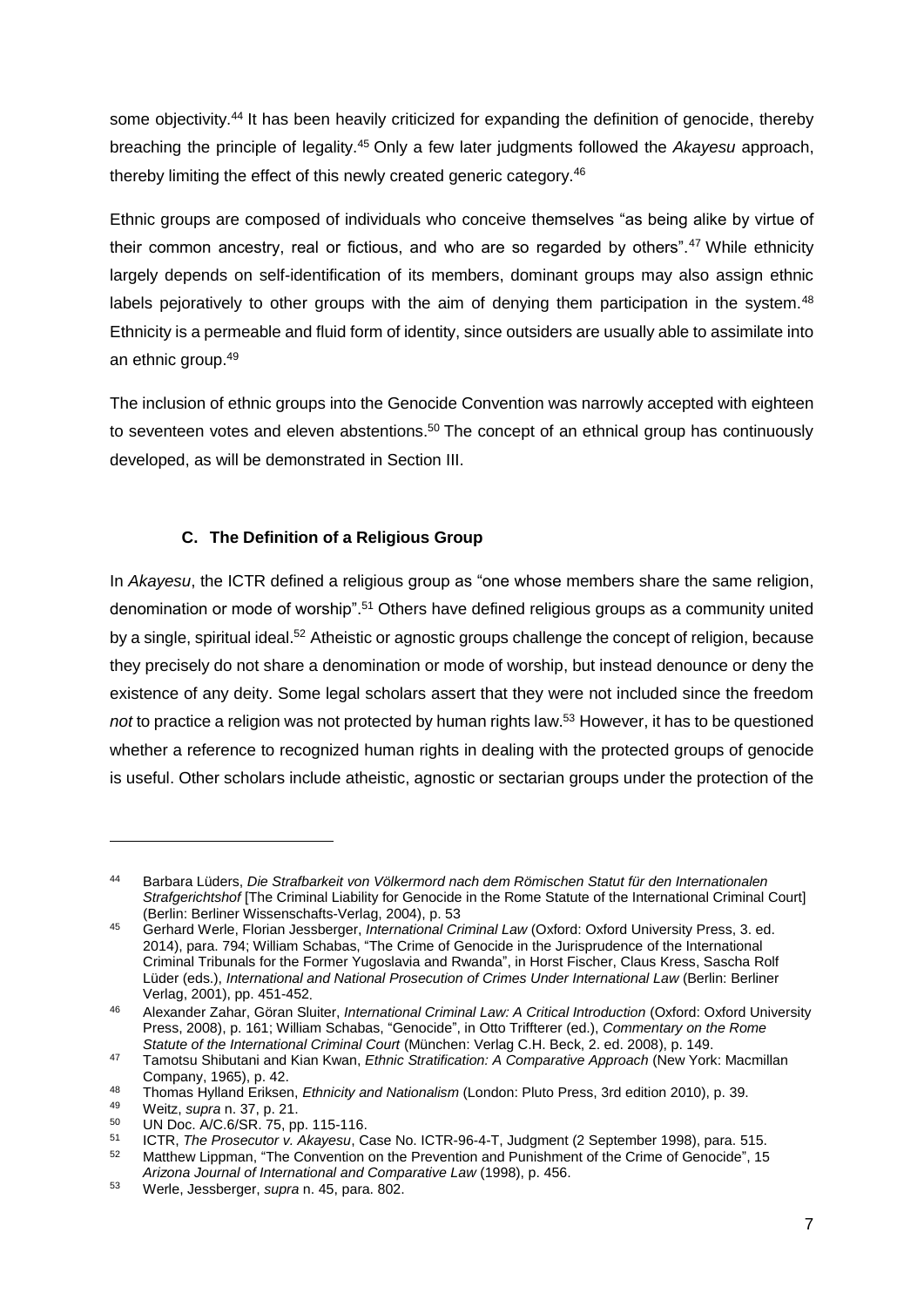Genocide Convention if they are an organized congregation of people with primarily spiritual beliefs, thus not dominated by economic, political or other characteristics.<sup>54</sup>

## **D. The Definition of a Racial Group**

Lastly, the Tribunal defined a racial group:

The conventional definition of racial group is based on the hereditary physical traits often identified with a geographical region, irrespective of linguistic, cultural, national or religious factors.<sup>55</sup>

According to a dictionary, hereditary means "genetically transmitted or transmittable from parent to offspring".<sup>56</sup> By relying on hereditary physical traits, the ICTR seemingly suggests the identification of people by means of their physical appearance. However, it has long been recognized that there is no gene for race.<sup>57</sup> Referring to the genetic transmission of physical traits is not only scientifically wrong, it also preserves contentious and antiquated means of classifying people. The Tribunal weakens its statement by referring to "the conventional definition", without taking any position as to its accuracy. At the same time, "identified with a geographical region" points to a subjective approach, with the perpetrator's perception of the racial affiliation of another group relating to its geographical origin. The *Akayesu* definition of a racial group has been criticized for its objective reading of race by relying on physical and biological criteria, instead of considering the group's social and historical context.<sup>58</sup> It will subsequently be shown that the larger societal context of a group has become increasingly more important and currently dominates the legal determination of the victim group membership for the crime of genocide.

The meaning of a 'racial group' has changed dramatically. In 1948, the drafting parties did not perceive the term as problematic. Nowadays, however, it is considered highly controversial. Its meaning at the time of drafting of the Genocide Convention was significantly broader and to a large extent synonymous with national, ethnic and religious groups.<sup>59</sup> The term was affected by the then

<sup>54</sup> Nersessian, *supra* n. 13, p. 24.

<sup>55</sup> ICTR, *The Prosecutor v. Akayesu*, Case No. ICTR-96-4-T, Judgment (2 September 1998), paras. 514 and 516.

<sup>56</sup> <http://www.merriam-webster.com/dictionary/hereditary> (last accessed 17 December 2015).

<sup>57</sup> Michael Yudell, *Race Unmasked: Biology and Race in the Twentieth Century* (New York: Columbia University Press, 2014), p. 204; Richard S. Cooper et al., "Race and Genomics", *The New England Journal of Medicine*, (20 March 2003), pp. 1166-1170; Leda Cosmides, John Tooby, Robert Kurzban, "Perceptions of Race", 7 *Trends in Cognitive Sciences* (April 2003), p. 173.

<sup>58</sup> Richard Ashby Wilson, "Crimes against Humanity and the Conundrum of Race and Ethnicity at the International Criminal Tribunal for Rwanda", in Ilana Feldman, Miriam Ticktin (eds.), *In the Name of Humanity: The Government of Threat and Care* (Durham/ London: Duke University Press, 2010), pp. 33 and 37.

<sup>&</sup>lt;sup>59</sup> William Schabas, "Groups Protected by the Genocide Convention: Conflicting Interpretations from the International Criminal Tribunal for Rwanda", 6 *ILSA Journal of International & Comparative Law* (2000),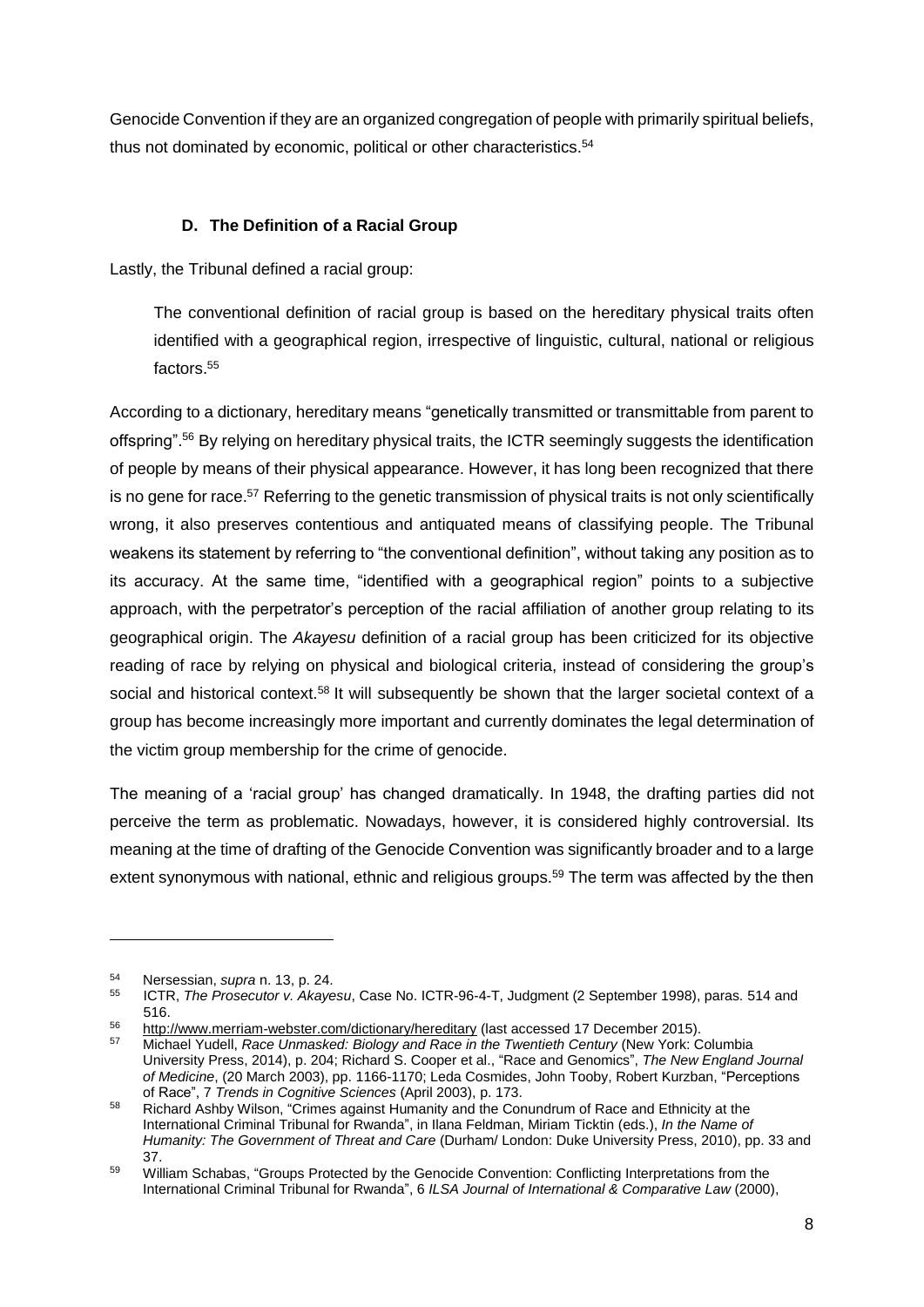common understanding of race. Lemkin's study "Axis Rule in Occupied Europe" demonstrates that European subgroups such as the Germans, Poles and Jews were seen as different races.<sup>60</sup> But the concept of race was also influenced by the recent Nazi experience. As such, the Dutch and Norwegians were considered of related blood to the Aryan 'race' and therefore worthy of live, whereas the Jewish 'race' was to be destroyed completely.<sup>61</sup> With significant achievements in DNAcoding, we can now ascertain that there are no biologically different human races. $62$ 

## **III. THE OBJECTIVE AND SUBJECTIVE APPROACH IN DEFINING THE PROTECTED GROUPS**

While *Akayesu* employed a predominately objective approach in defining the protected groups of genocide, nearly all later judgments by international criminal tribunals chose to rely on subjective elements. The reason for this gradual shift was correctly recognized by the ICTY Trial Chamber in the case of *Jelisić*:

to attempt to define a national, ethnical, racial or religious group today using objective and scientifically irreproachable criteria would be a perilous exercise whose result would not necessarily correspond to the perception of the persons concerned by such categorisation.<sup>63</sup>

This progressive move towards a subjective approach entails the avoidance of objective, scientifically verifiable parameters. Instead, the currently prevailing (partially) subjective approach refers to the perpetrator's perception of the victim group. The perpetrator defines the victim as a member of one of the protected groups of genocide.<sup>64</sup>

The perpetrator's perception of a group thereby becomes the defining element for the crime of genocide and as such considerably challenges international criminal jurisprudence. The reason for this is the principle of legality that demands a clear and specific designation of the victim groups. The elements of specificity and foreseeability of criminal norms contradict a subjective perpetratorbased approach. Indeed, a reliance on the perpetrator's mental state hinders tribunals in an objective and uniform determination of the victim group because each perpetrator will perceive his

p. 381; Diane Amann, "Group Mentality, Expressivism, and Genocide", 2 *International Criminal Law Review* (2002), p. 98.

<sup>60</sup> Lemkin, *supra* n. 18, pp. 87-88. Amann confirms that race was used in the then-current fashion to describe European subgroups, like the Germans, Poles and the Jews (Amann, supra n. 57, p. 98).

<sup>61</sup> Lemkin, *supra* n. 18, p. 81, pp. 86-87.

The 1950 UNESCO Statement on Race emphasizes: "For all practical social purposes, 'race' is not so much a biological phenomenon as a social myth", in UNESCO, Four Statements on the Race Question (1969), p. 33.

<sup>63</sup> ICTY, *The Prosecutor v. Jelisić*, Case No. IT-95-10-A, Judgment (14 December 1999), para. 70.

<sup>64</sup> Nersessian, *supra* n. 13, p. 28; Schabas, *supra* n. 28, p. 125; Werle, Jessberger, *supra* n. 45, p. 297; Guglielmo Verdirame, "The Genocide Definition in the Jurisprudence of the *Ad Hoc* Tribunals", in 49 *International and Comparative Law Quarterly* (2000), p. 589.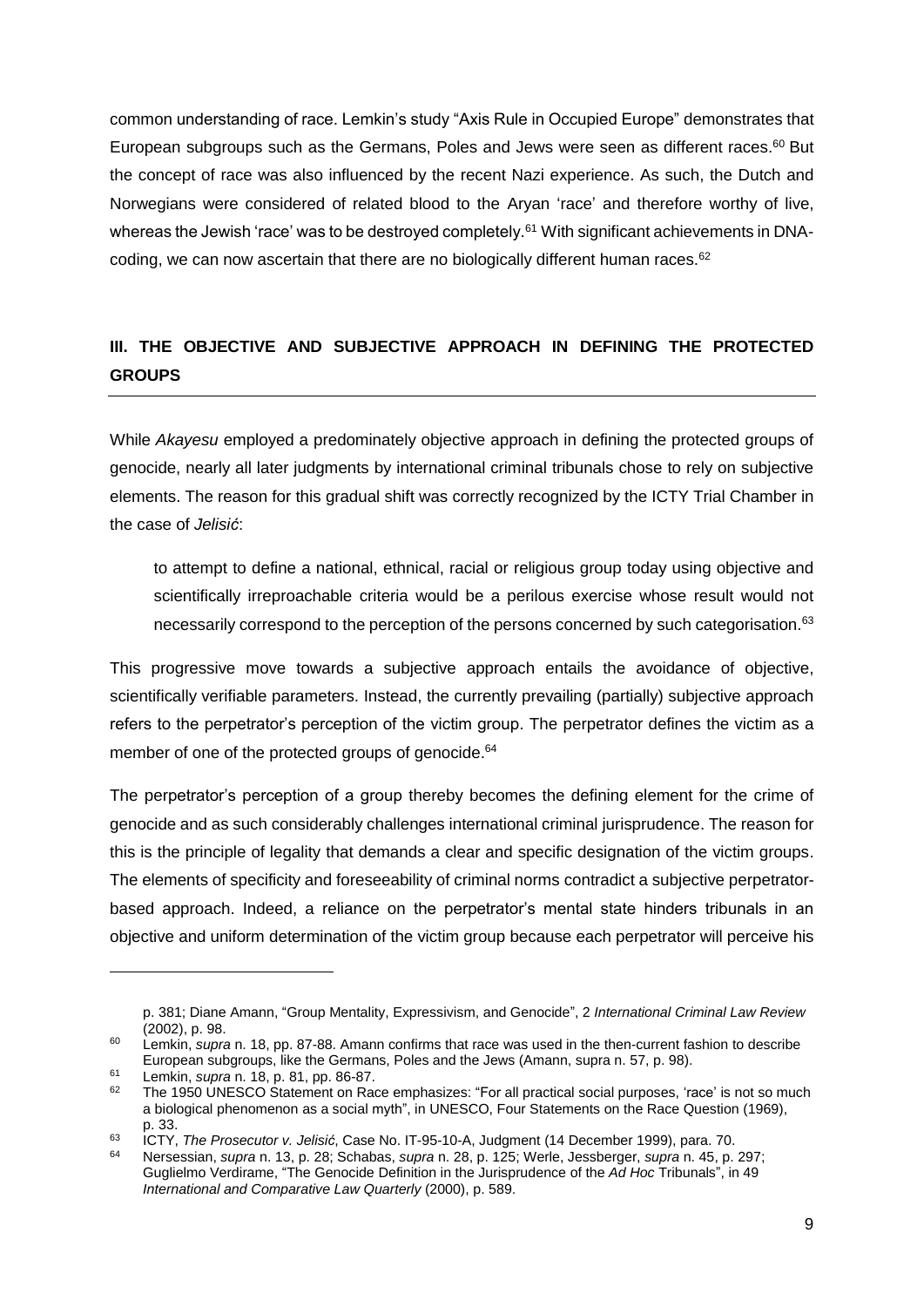victims differently. Since the provisions on genocide assign protection to the national, ethnical, racial and religious group only, the perception of the perpetrator cannot go beyond these four categories. In other words: if the perpetrator, for example, perceives blue-eyed people as inferior and wishes to destroy them, his victims would not fall under one of the four categories, unless they also manifest national, ethnical, racial or religious characteristics.

The international judicial trend towards a subjective perpetrator-based approach is coherent with any pre-genocidal process. Essential to every genocidal act is the perpetrator's prejudice towards a group other than his own. The perpetrator identifies, names and stigmatizes the members of this out-group.<sup>65</sup> He then aims at their destruction. This phenomenon is widely-recognized as "othering" in the social sciences. $66$  With the recognition of the perpetrator-based approach, the pre-genocidal process of othering has been translated into law. It is therefore of significance who the perpetrator perceives as victim. The examples in the next section will demonstrate how international criminal tribunals have come to favor the perpetrator-based subjective approach.

# **A. Defining the Protected Groups Post-Akayesu: The Subjective and Objective Approaches taken by the ICTR and ICTY**

In 1999, the ICTR pronounced two judgments that gradually distanced themselves from the primarily objective approach taken by *Akayesu*. The first case, *Rutaganda*, highlighted:

the concepts of national, ethnical, racial and religious groups have been researched extensively and that, at present, there are no generally and internationally accepted precise definitions thereof. Each of these concepts must be assessed in the light of a particular political, social and cultural context.<sup>67</sup>

The membership of a group was a subjective rather than an objective concept. The Tribunal went on to note:

The victim is perceived by the perpetrator of genocide as belonging to a group slated for destruction. In some instances, the victim may perceive himself/herself as belonging to the said group*.* 68

<sup>65</sup> Alexander Laban Hinton, "The Dark Side of Modernity", in Alexander Laban Hinton (ed.), *Annihilating Difference: the Anthropology of Genocide* (Berkeley/ Los Angeles/ London: University of California Press, 2002), pp. 6 and 13.

<sup>66</sup> Anthonie Holslag, "The Process of Othering from the "Social Imaginaire" to Physical Acts: an Anthropological Approach", 9 *Genocide Studies and Prevention* (2015), p. 96.

<sup>67</sup> ICTR, *The Prosecutor v. Rutaganda*, Case No. ICTR-96-3-T, Judgment (6 December 1999), para. 55.

*lbid.*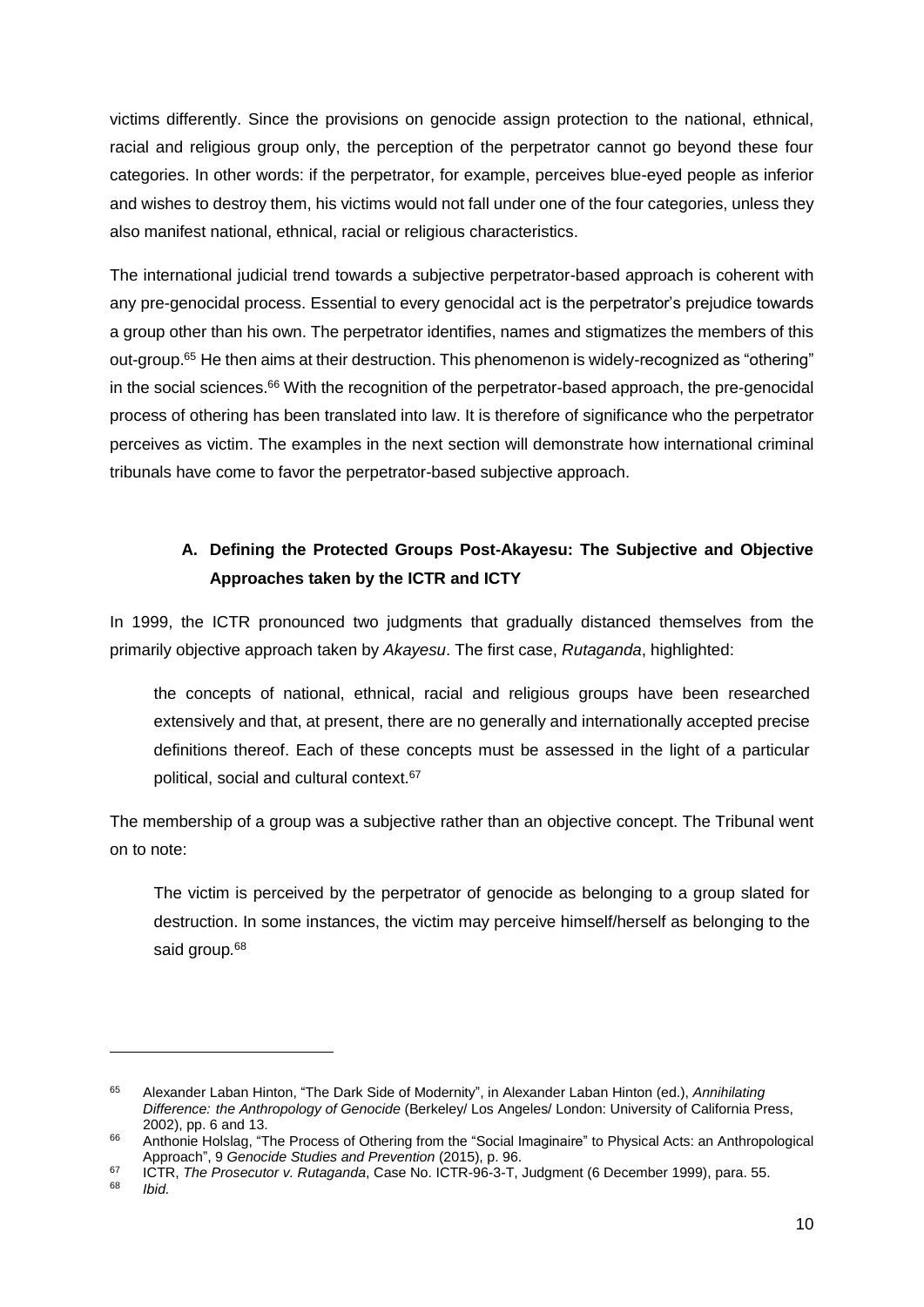The ICTR performed a case-by-case analysis, accounting for the relevant evidence as well as its political, cultural and social setting.<sup>69</sup> It did not openly reject the *Akayesu* approach, but instead made a subtle shift towards a subjective approach, thereby setting aside some important precedents.<sup>70</sup> In essence, *Rutaganda* allowed for either a perpetrator- or a victim-based perception (subjective approach) with due consideration of objective elements. A subjective definition alone was deemed not sufficient, because the groups had to be relatively stable and permanent.<sup>71</sup>

The other judgment of 1999, *Kayishema and Ruzindana*, suggested either an objective or a subjective definition of an ethnic group:

An ethnic group is one whose members share a common language and culture; or, a group which distinguishes itself, as such (self identification); or, a group identified as such by others, including perpetrators of the crimes (identification of others).<sup>72</sup>

The use of semicolons and the word 'or' show that three distinct methods of identifying an ethnical group were deemed possible: an objective approach (common language and culture), a victimbased subjective approach (self-identification) or a perpetrator-based subjective approach (identification by others). This innovative subjective definition of the protected groups promptly led to criticism amongst legal scholars for letting the perpetrator's intent define the crime of genocide.<sup>73</sup> Others welcomed the Tribunal's approach of taking into account the socio-historic environment, such as the criteria of stigmatization employed by the perpetrator, even if the victim group objectively was not one of the four protected groups of genocide.<sup>74</sup>

In *Jelisić,* the ICTY chose to follow the subjective approach taken by the ICTR in *Kayishema and Ruzindana*. <sup>75</sup> It emphasized that

[i]t is the stigmatisation of a group as a distinct national, ethnical or racial unit by the community which allows it to be determined whether a targeted population constitutes a national, ethnical or racial group in the eyes of the alleged perpetrators.<sup>76</sup>

<sup>69</sup> ICTR, *The Prosecutor v. Rutaganda*, Case No. ICTR-96-3-T, Judgment (6 December 1999), para. 57. ICTR, *The Prosecutor v. Kajelijeli*, Case No. ICTR-98-44A-T, Judgment (1 December 2003), para. 811 uses the same criterions as the *Rutaganda* case in determining the protected group.

<sup>70</sup> Lisson, *supra* n. 36, p. 1465; Verdirame, *supra* n. 64, pp. 592 and 594. It is to be noted that the same bench of judges who decided *Akayesu* also rendered the *Rutaganda* judgment. This explains their cautiousness in applying a more progressive approach.

<sup>71</sup> ICTR, *The Prosecutor v. Rutaganda*, Case No. ICTR-96-3-T, Judgment (6 December 1999), para. 57.

<sup>72</sup> ICTR, *The Prosecutor v. Kayishema and Ruzindana*., Case No. ICTR-95-1-T, Trial Judgment (21 May 1999), para. 98.

<sup>73</sup> As examples: Zahar, Sluiter, *supra* n. 46, p. 162; Kress, *supra* n. 39, p. 474.

<sup>74</sup> Ronald Slye and Beth Van Schaack, *International Criminal Law: The Essentials* (Austin/ Boston/ Chicago/ New York/ The Netherlands: Wolters Kluwer, 2009), p. 226.

<sup>75</sup> ICTY, *The Prosecutor v. Jelisić*, Case No. IT-95-10-A, Judgment (14 December 1999), para. 70, footnote 95.

<sup>76</sup> ICTY, *The Prosecutor v. Jelisić*, Case No. IT-95-10-A, Judgment (14 December 1999), para. 70.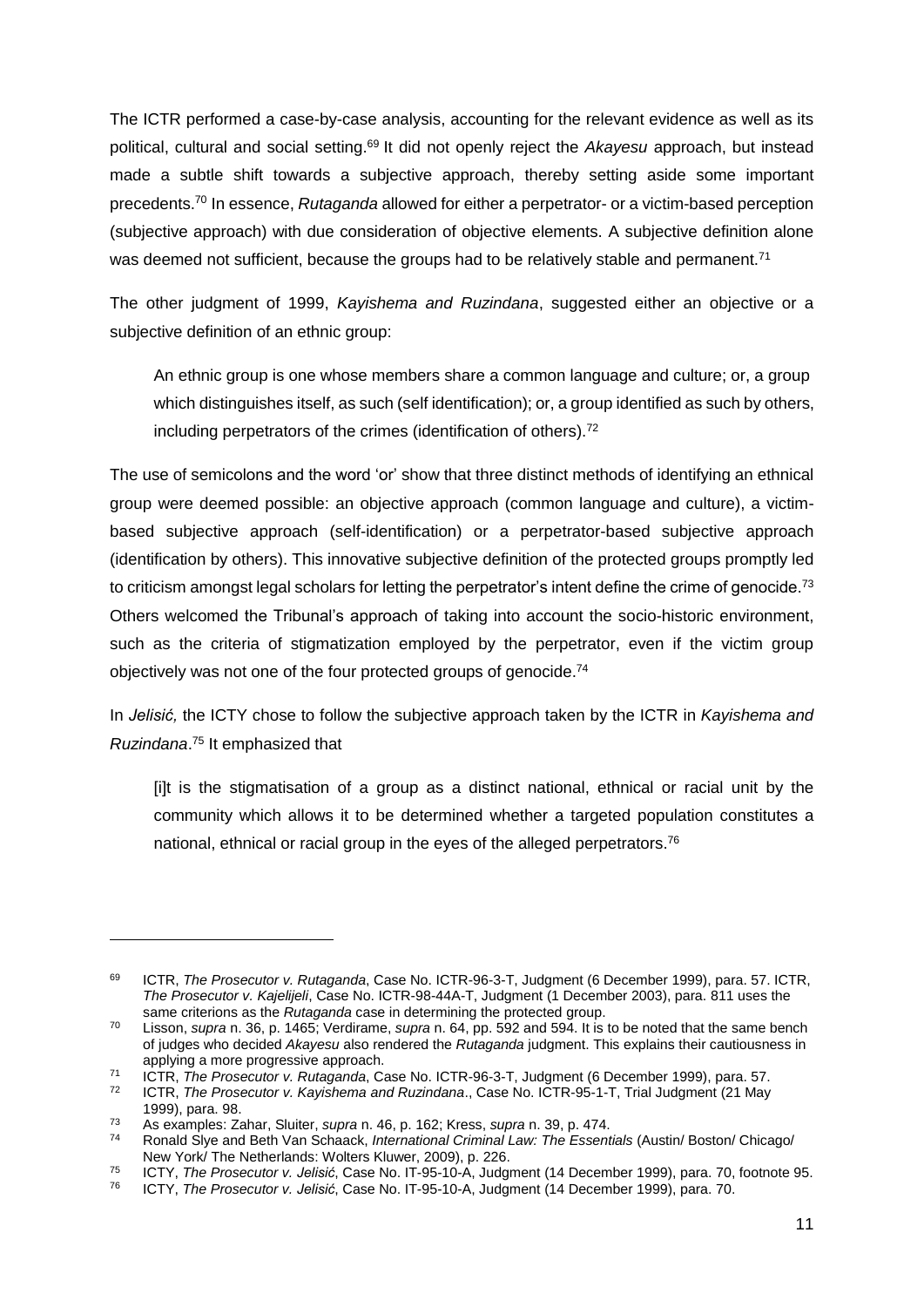The Trial Chamber acknowledged that instead of using objective and scientifically irreproachable criteria, "it is more appropriate to evaluate the status of a (...) group from the point of view of those persons who wish to single that group out from the rest of the community".<sup>77</sup>

Thus, the perpetrator's perception of the group was considered the defining element. The ICTY Trial Chamber in *Brđanin* confirmed the *Jelisić* decision, but went further by noting that the protected group:

may be identified by means of the subjective criterion of the stigmatization of the group, notably by the perpetrators of the crime, on the basis of its perceived (…) characteristics. In some instances, the victim may perceive himself or herself to belong to the aforesaid group.<sup>78</sup>

The Court thereby approached *Kayishema and Ruzindana* by allowing for a subjective approach by the perpetrator or the victim. It nevertheless demanded certain objective criteria.<sup>79</sup>

The ICTY *Tolimir* case of 2012 referred to both *Brđanin* and *Jelisić.* It confirmed that the group must have a particular, distinct identity and be defined by its common characteristics rather than a lack thereof.<sup>80</sup> The Tribunal failed to specify whether the perpetrator or the victims defined these characteristics. However, with its reference to *Brđanin*, in which the perpetrator's identification of the group members was decisive, it can be concluded that *Tolimir* equally favors a subjective perpetrator-based approach.<sup>81</sup>

The ICTR judgment in the case against *Bagilishema* of 2001 confirmed the difficulties of an objective group definition:

the perpetrators of genocide may characterize the targeted group in ways that do not fully correspond to conceptions of the group shared generally (…). In such a case (…) the victim could be considered  $(...)$  as a member of the protected group  $(...).$ <sup>82</sup>

The judgment emphasized the social, political, historical and cultural context of the four protected groups. An individual's membership to a particular group - and the group itself - had to be objective factors of the society. In other words, the group is considered a distinct racial, ethnical, national or religious group by the society at large and therefore becomes a social reality. In addition to the overarching societal context, the perpetrator's perception of the group becomes crucial: he intends

<sup>77</sup> *Ibid*.

<sup>78</sup> ICTY, *The Prosecutor v. Brđanin*, Case No. IT-99-36-T, Trial Judgment (1 September 2004), para. 683.

<sup>79</sup> ICTY, *The Prosecutor v. Brđanin*, Case No. IT-99-36-T, Trial Judgment (1 September 2004), para. 684..

<sup>80</sup> ICTY, *The Prosecutor v. Tolimir*, Case No. IT-05-88/2-T, Trial Judgment (12 December 2012), para. 735.

<sup>81</sup> ICTY, The *Prosecutor v. Tolimir*, Case No. IT-05-88/2-T, Judgment (12 December 2012), p. 325, footnote 3095.

<sup>82</sup> ICTR, *The Prosecutor v. Bagilishema*, Case No. ICTR-95-1A-T, Trial Judgment (7 June 2001), para. 65.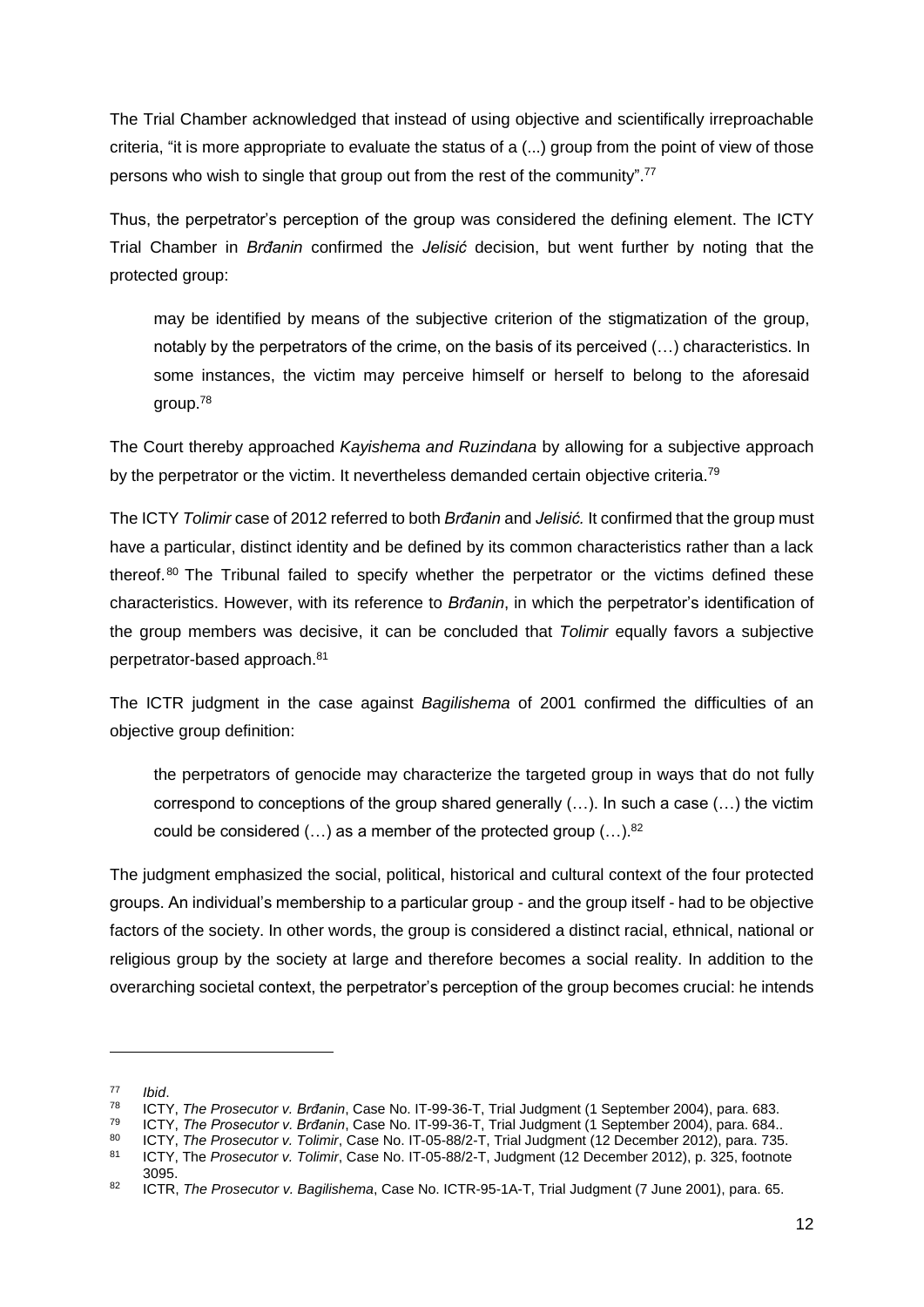to destroy its members for perceived or real characteristics. *Bagilishema* thereby primarily applied subjective elements and further consolidated this new approach.

The *Kajelijeli* judgment by the ICTR confirmed the difficulties of objectively defining the protected groups:

the said concept [of national, religious, racial or ethnical groups] enjoys no generally or internationally accepted definition, rather each concept must be assessed in the light of a particular political, social, historical and cultural context (…) [M]embership of a group is (…) a subjective rather than an objective concept [where] the victim is perceived by the perpetrator of genocide as belonging to a group slated for destruction. A determination of the categorized groups should be made on a case-by-case basis, by reference to both objective and subjective criteria.<sup>83</sup>

The Tribunal applied a primarily subjective approach with the perpetrator's perception as the decisive element. It nevertheless demanded a case-by-case categorization, with due reference to the objective elements. It remains unclear whether these objective elements are the political, social, historical and cultural context that the Trial Chamber refers to, or whether there are other relevant criteria.

In *Semanza*, the ICTR acknowledged the incoherence in its jurisprudence regarding the protected groups:

The Statute of the Tribunal does not provide any insight into whether the group (…) is to be determined by objective or subjective criteria or by some hybrid formulation (…) [T]he determination (…) ought to be assessed on a case-by-case basis by reference to the *objective* particulars of a given social or historical context, and by the *subjective* perceptions of the perpetrators. The Chamber finds that the determination of a protected group is to be made on a case-by-case basis, consulting both objective and subjective criteria.<sup>84</sup>

The ICTR in *Gacumbitsi* used a similar wording:

1

Membership of a group is a subjective rather than an objective concept. The victim is perceived by the perpetrator of genocide as belonging to a group slated for destruction, but the determination of a targeted group must be made on a case-by-case basis, consulting both objective and subjective criteria. Indeed, in a given situation, the perpetrator, just like

<sup>83</sup> ICTR, *The Prosecutor v. Kajelijeli*, Case No. ICTR-98-44A, Trial Judgment (1. December 2003), para. 811. The *Kamuhanda* judgment of 2004 uses nearly the exact same wording (ICTR, *The Prosecutor v. Kamuhanda*, Case No. ICTR-95-54A-T, Trial Judgment (22 January 2004), para. 630).

<sup>84</sup> ICTR, *The Prosecutor v. Semanza*, Case No. ICTR-97-20-T, Trial Judgment (15 May 2003), para. 317 (emphasis in original).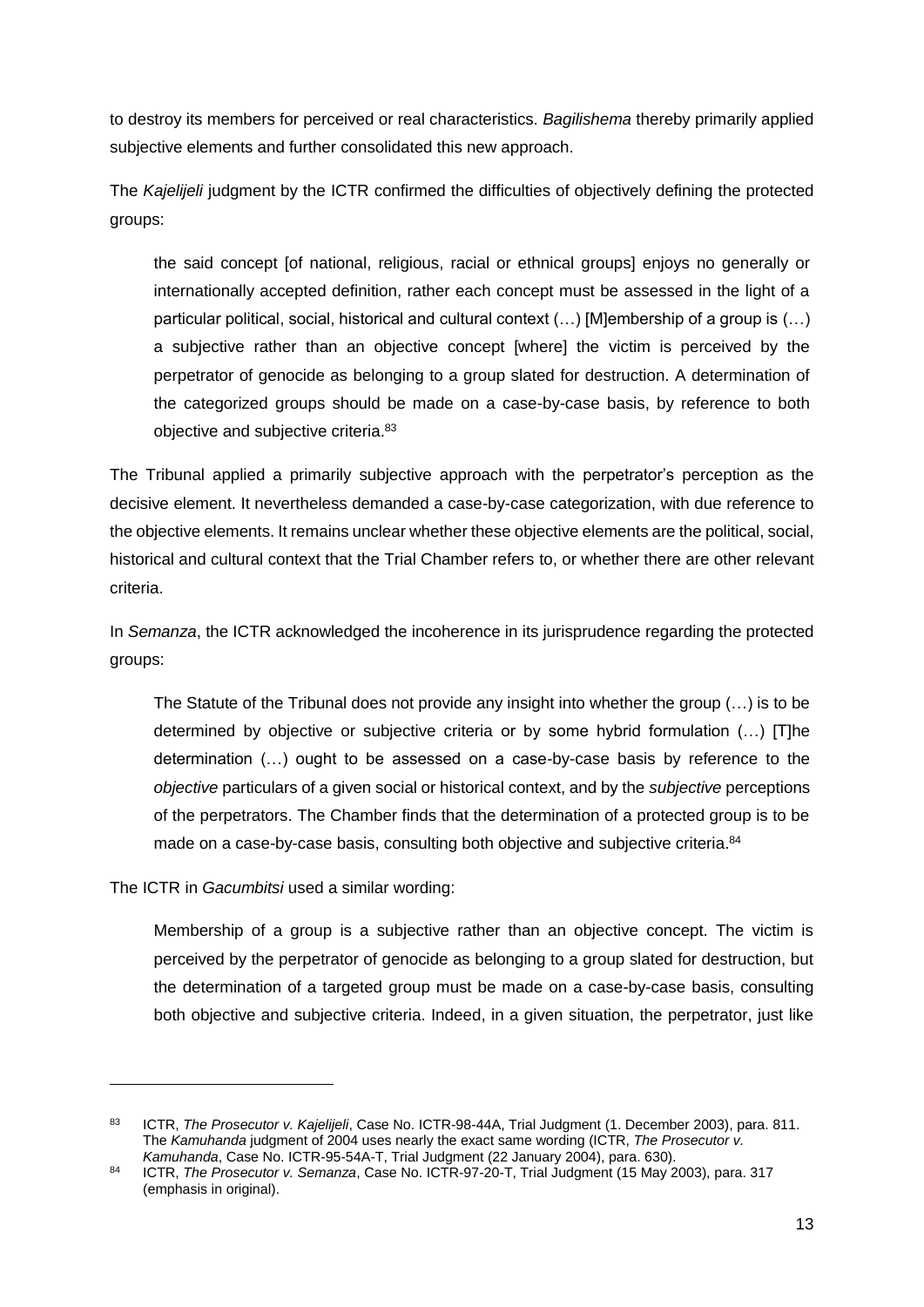the victim, may believe that there is an objective criterion for determining membership of an ethnic group (…). 85

*Gacumbitsi* initially seems to take a purely perpetrator-based subjective approach, but then nevertheless demands certain objective criteria. It further confuses things by referring to the victim's perception, thereby seemingly opening to a victim-based subjective approach too.

Similarly to *Gacumbitsi*, the ICTR Trial Chamber in *Muhimana* demanded either an objective determination of the victim group or a reliance on the perpetrator's perception of the group. Rightfully, it recognized that the classification of the victim group was essentially a matter of proof:

The Prosecution also has the burden of proving either that the victim belongs to the targeted ethnic, racial, national, or religious group or that the perpetrator of the crime believed that the victim belonged to the group.<sup>86</sup>

This analysis ends with the *Krstić* case. The ICTY acknowledged that the differentiation of the victim groups on the basis of scientifically objective criteria would be inconsistent with the object and purpose of the Genocide Convention.<sup>87</sup> Instead, the victim group's characteristics should be identified within the socio-historic context in which it resides. The Tribunal identified the relevant groups on the basis of their stigmatization, especially by the perpetrator's perception of the group as being national, racial, ethnic or religious.<sup>88</sup> With a partial reliance on subjective elements, the *Krstić* case applied a mixed approach, with both subjective and objective criteria.<sup>89</sup>

## **B. Positive and Negative Definition of a Protected Group**

A protected victim group can be defined positively or negatively, as *Jelisić* describes:

A group may be stigmatised (…) by way of positive or negative criteria. A "positive approach" would consist of the perpetrators of the crime distinguishing a group by the characteristics which they deem to be particular to a national, ethnical, racial or religious group. A "negative approach" would consist of identifying individuals as not being part of the group to which the perpetrators of the crime consider that they themselves belong and which to them displays specific national, ethnical, racial or religious characteristics.<sup>90</sup>

<sup>85</sup> ICTR, *The Prosecutor v. Gacumbitsi*, Case No. ICTR-2001-64-T, Trial Judgment (17 June 2004), para. 254.

<sup>86</sup> ICTR, *The Prosecutor v. Muhimana*, Case No. ICTR-95-1B-T (28 April 2005), para. 500.

<sup>87</sup> ICTY, *The Prosecutor v. Krstić*, Case No. IT-98-33-T, Judgment (2 August 2001), para. 556.

<sup>88</sup> ICTY, *The Prosecutor v. Krstić*, Case No. IT-98-33-T, Judgment (2 August 2001), para. 557.

<sup>89</sup> Agnieszka Szpak, "National, Ethnic, Racial, and Religious Groups Protected against Genocide in the Jurisprudence of the *Ad Hoc* International Criminal Tribunals", in 23 *European Journal of International Law*, (2012), p. 169.

<sup>90</sup> ICTY, *The Prosecutor v. Jelisić*, Case No. IT-95-10-T, Trial Judgment (14 December 1999), para. 71.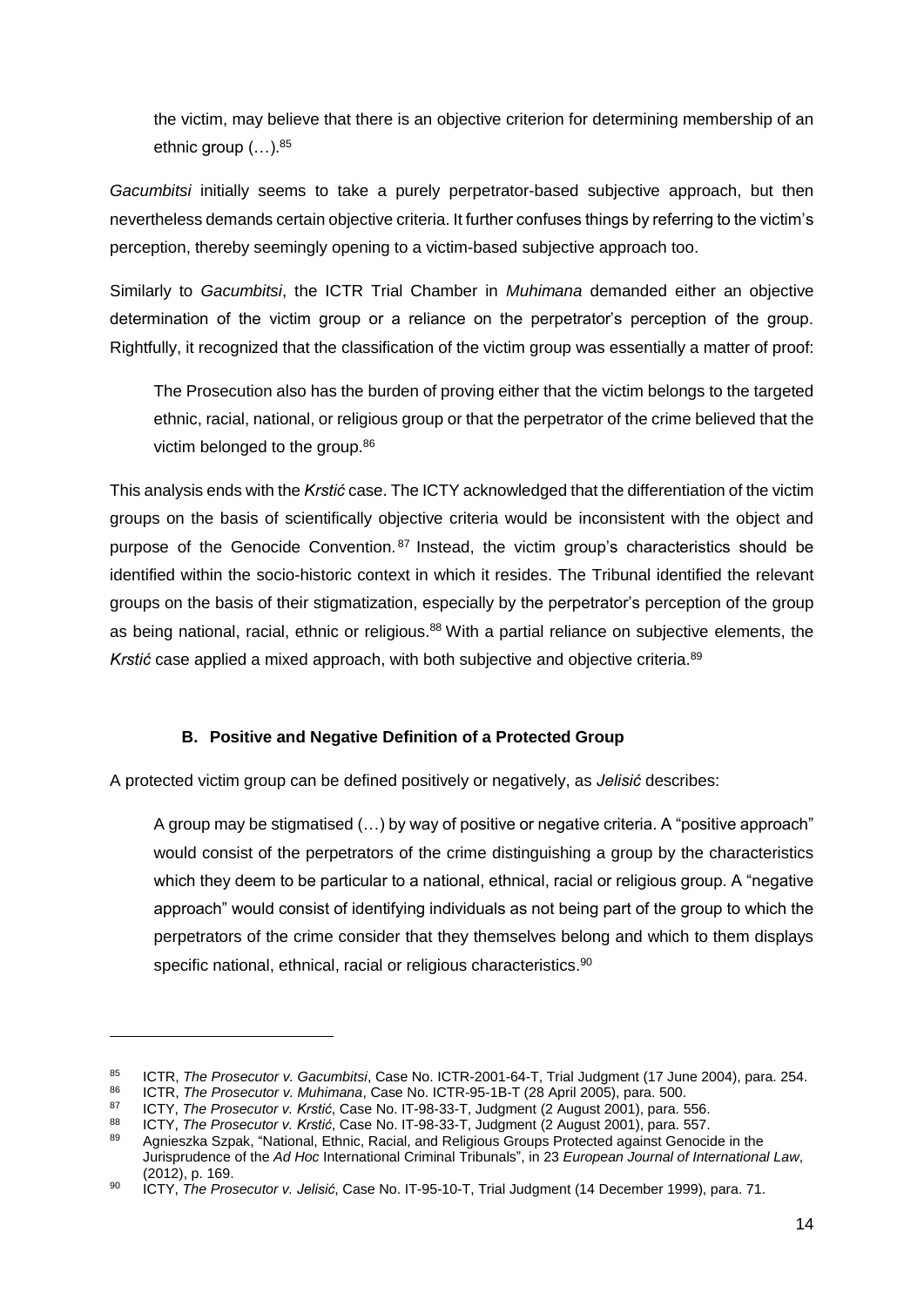In other words: a positive approach refers to a group's characteristics - and a negative approach defines the group by what it is not. The negative approach has consistently been rejected, as the following examples will illustrate.

In *Brđanin*, the ICTY did not allow for group identification by exclusion, viz. by using negative criteria.<sup>91</sup> This conclusion was later confirmed by the ICJ in the *Case on the Application of the Genocide Convention* (*Bosnia and Herzegovina v. Serbia and Montenegro*):

It is a group which must have particular positive characteristics — national, ethnical, racial or religious — and not the lack of them (…) [T]he crime requires an intent to destroy a collection of people who have a particular group identity. It is a matter of who those people are, not who they are not".<sup>92</sup>

The ICJ thereby confirmed the positive identification of the four protected groups. It remarked that the ICTY in *Stakić* had reached the same conclusion for the same reasons. Correctly so:

The term "as such" has great significance, for it shows that the offence requires intent to destroy a collection of people who have a particular group identity. Yet when a person targets individuals because they lack a particular national, ethnical, racial, or religious characteristic, the intent is not to destroy particular groups with particular identities as such, but simply to destroy individuals because they lack certain national, ethnical, racial or religious characteristics.<sup>93</sup>

The ICTY Appeals Chamber concluded that a negative group definition would be incompatible with the drafting history of the Genocide Convention.<sup>94</sup> Similarly, the majority of the judges in the ICC Pre-Trial Chamber in the *Al-Bashir* case concluded that the targeted group of genocide must have particular characteristics and not a lack thereof.<sup>95</sup> In accordance with the prevailing jurisprudence it can be concluded that the protected groups of genocide have to be defined positively: they are protected for their identity, not for their lack of characteristics.

## **C. Darfur Commission**

1

The International Commission of Inquiry on Violations of International Humanitarian Law and Human Rights Law in Darfur (Darfur Commission) was established by the UN Secretary-General pursuant to Security Council Resolution 1564 adopted under Chapter VII of the UN Charter, which

<sup>92</sup> ICJ, *Case on the Application of the Genocide Convention (Bosnia and Herzegovina v. Serbia and Montenegro),* Judgment (2007), para. 193.

<sup>91</sup> ICTY, *The Prosecutor v. Brđanin*, Case No. IT-99-36-T, Trial Judgment (1 September 2004), para. 685.

<sup>93</sup> ICTY, *The Prosecutor v. Stakić*, Case No. IT-97-24-A, Appeals Judgment (22 March 2006), para. 20. <sup>94</sup> *Ibid.*, para. 22.

<sup>95</sup> ICC, *Prosecutor v. Al-Bashir*, ICC-02/05-01/09, Decision on the Prosecution's Application for a Warrant of Arrest against Omar Al-Bashir (4 March 2009), para. 135.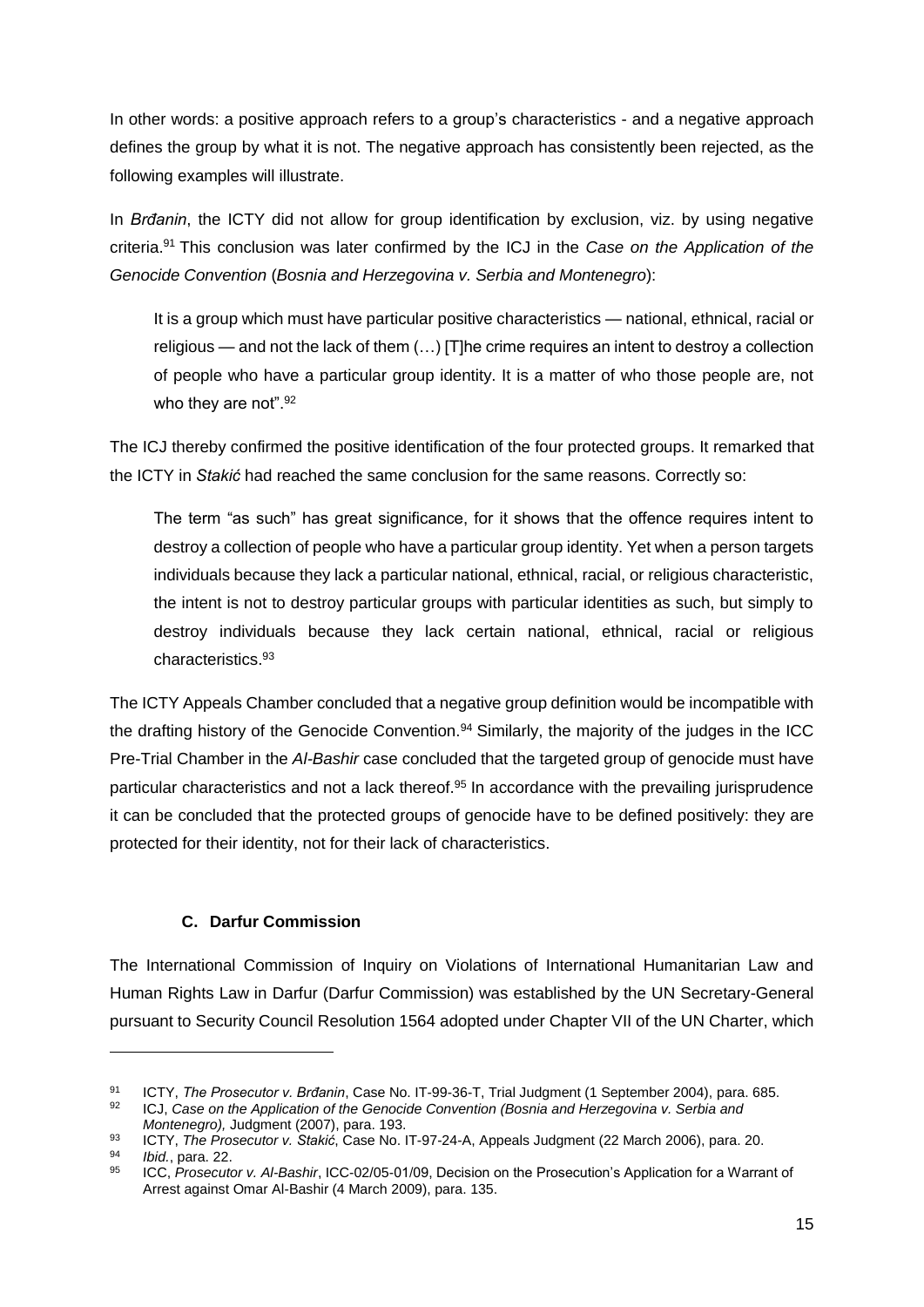requested an inquiry into atrocities, especially genocide, committed in the Western region of Darfur in Sudan.<sup>96</sup> The Commission's report suggested that crimes against humanity and war crimes had been committed in Darfur and recommended a referral of the situation to the ICC. The UN Security Council referred the situation to the ICC Prosecutor by Resolution 1593.<sup>97</sup> Although the Darfur Commission was not a legal body and as such did not issue legally binding conclusions, its report would turn out to be influential on scholarly writing and have a legal impact by later reference. In particular, the ICC used the Darfur report as a fundament to build a case against the President of Sudan, Omar Al-Bashir.

The Commission was challenged by the fact that crimes had been committed between tribal groups, which were difficult to categorize as either racial or ethnical groups. It concluded that tribes were not a protected group, unless they also constituted a distinct racial, national, ethnical or religious group.<sup>98</sup> The Commission decided that in case of doubt it should be established whether (i) a set of persons were perceived and in fact also treated as belonging to one of the protected groups and (ii) whether they considered themselves as belonging to such a group.<sup>99</sup> In its further analysis, the Commission clearly took a subjective approach when defining that two groups perceived each other and themselves as constituting distinct groups.<sup>100</sup> The rebel tribes were perceived as 'Africans' and their enemies as 'Arabs', notwithstanding the lack of objective grounds for such a distinction.<sup>101</sup> Indeed, both groups were Muslims, spoke Arabic, and a high level of inter-marriages blurred the distinctions between them.<sup>102</sup> Despite opting for a subjective approach, the Commission nevertheless discussed the "outward physical appearance" of the tribes, thereby reverting to questionable, objective parameters.<sup>103</sup>

The Commission stated that the Genocide Convention

hinges on four categories of groups which, however, are no longer identified only by their objective connotations but also on the basis of the subjective perceptions of members of groups.<sup>104</sup>

It thereby relied on a primarily subjective approach, allowing either a perpetrator or victim perspective.

<sup>96</sup> Security Council Resolution 1564 (18 September 2004), S/RES/1564 (2004).<br>97 Security Council Besolution 1593 (31 March 2005), S/BES/1593 (2005).

<sup>97</sup> Security Council Resolution 1593 (31 March 2005), S/RES/1593 (2005).

Report of the International Commission of Inquiry on Darfur (Darfur Report), UN Doc. S/2005/60 (25 January 2005), para. 496.

<sup>99</sup> *Ibid.*, paras. 498-499.

<sup>100</sup> *Ibid.*, paras. 500 and 509.

<sup>101</sup> *Ibid.*, para. 509.

<sup>102</sup> *Ibid.*, para. 508.

<sup>103</sup> *Ibid.*, para. 508.

*Ibid.*, para. 501.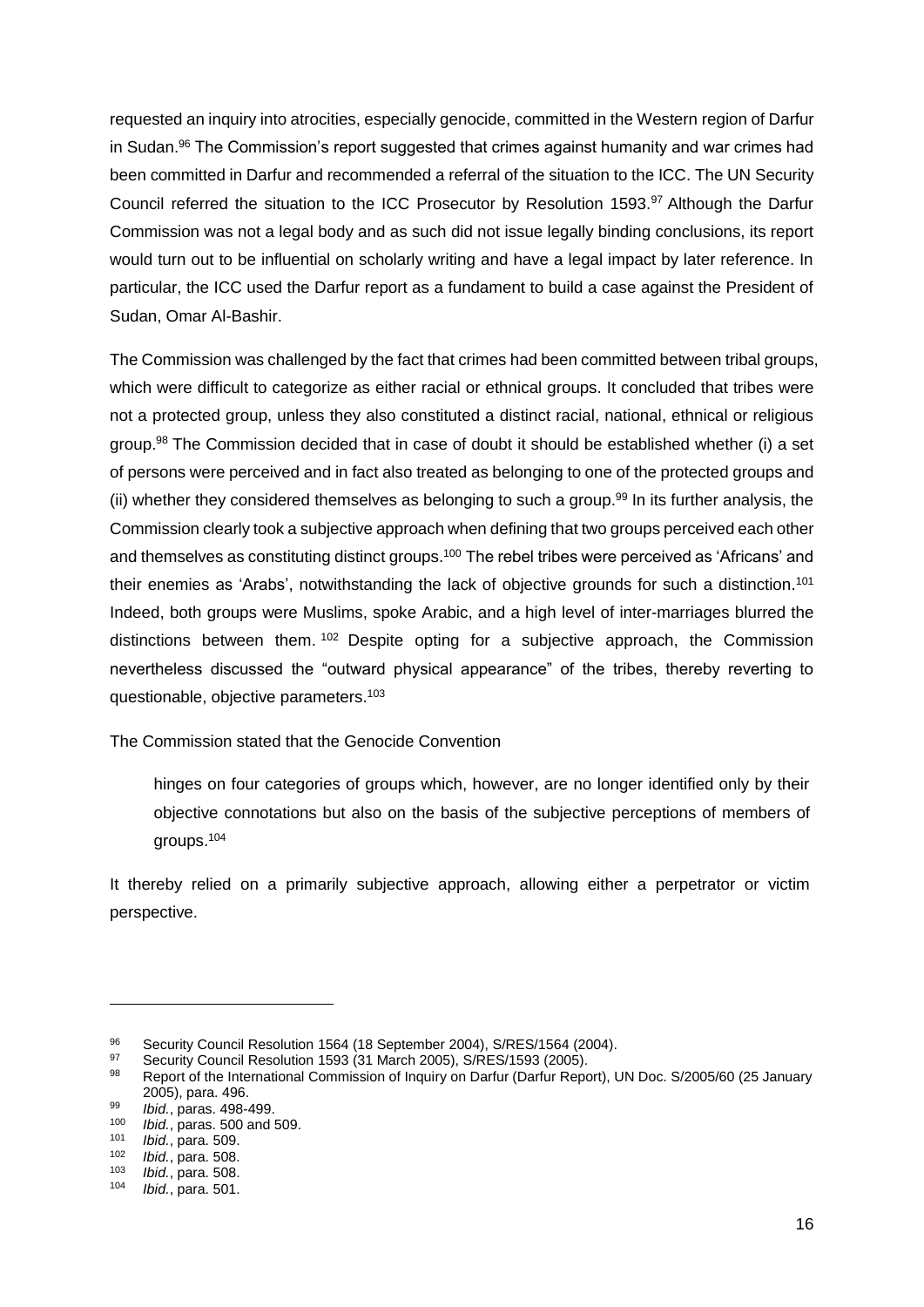#### **D. Jurisprudence of the ICC: the Situation of Darfur**

In March 2005, the Security Council referred by Resolution 1593 (2005) the situation in Darfur (Sudan) to the ICC Prosecutor.<sup>105</sup> The referral was largely based on the findings of the Darfur Commission. The Prosecutor opened an investigation on genocide against President Al-Bashir.

The Pre-Trial Chamber found that the three targeted tribes all appeared to have "Sudanese nationality, similar racial features, and a shared Muslim religion",<sup>106</sup> and could therefore not be qualified as distinct national, racial or religious groups. The tribes were, however, seen as different ethnicities "as there are reasonable grounds to believe that each of the groups (…) has its own language, its own tribal customs and its own traditional links to its lands".<sup>107</sup> The judges refrained from further exploring the issue of "whether a wholly objective (based on anthropological considerations), a wholly subjective (based only upon the perception of the perpetrators), or a combined objective/subjective approach"<sup>108</sup> should be adopted.

Judge Ušacka's dissenting opinion promises further debate on the contours of the protected groups.<sup>109</sup> She noted that subjective criteria, like stigmatization of the group by the perpetrators, as well as objective criteria, like the particulars of a given social or historical context, had to be considered.<sup>110</sup> Ušacka dissented with the classification of the targeted groups as three distinct ethnicities. Instead, she suggested defining them as one single ethnic group of the 'African tribes', because all three groups were a "perceived unitary entity, which is in turn comprised of smaller groups, including the Fur, Masalit and Zaghawa".<sup>111</sup> The future development of the group definition by the ICC is to be awaited.

## **IV. CONCLUSION**

The first ever genocide judgment, in the case of *Akayesu* before the ICTR, attempted to define the national, racial, ethnical and religious groups in a primarily objective manner. Following criticism, the ICTR, ICTY, as well as the ICC departed from an objective determination of the protected groups under the Genocide Convention. Instead, they increasingly rely on a subjective approach, with an emphasis on the perpetrator's perception of the victim group. Thus, the definition of the four

<sup>105</sup> S/RES/1593 (2005) of 31 March 2005.<br>106 ICC The Procesutor v. Al Bashir JCC.

<sup>106</sup> ICC, *The Prosecutor v. Al-Bashir*, ICC-02/05-01/09, Decision on the Prosecution's Application for a Warrant of Arrest against Omar Al-Bashir (4 March 2009), para. 136.

<sup>107</sup> *Ibid.,* para. 137.

<sup>108</sup> *Ibid.*

<sup>109</sup> ICC, *The Prosecutor v. Al-Bashir*, ICC-02/05-01/09, Decision on the Prosecution's Application for a Warrant of Arrest against Omar Al-Bashir (4 March 2009), Separate and Partly Dissenting opinion of Judge Anita Ušacka, paras. 24-26.

<sup>110</sup> *Ibid.,* para. 23.

*Ibid., paras.* 25-26.